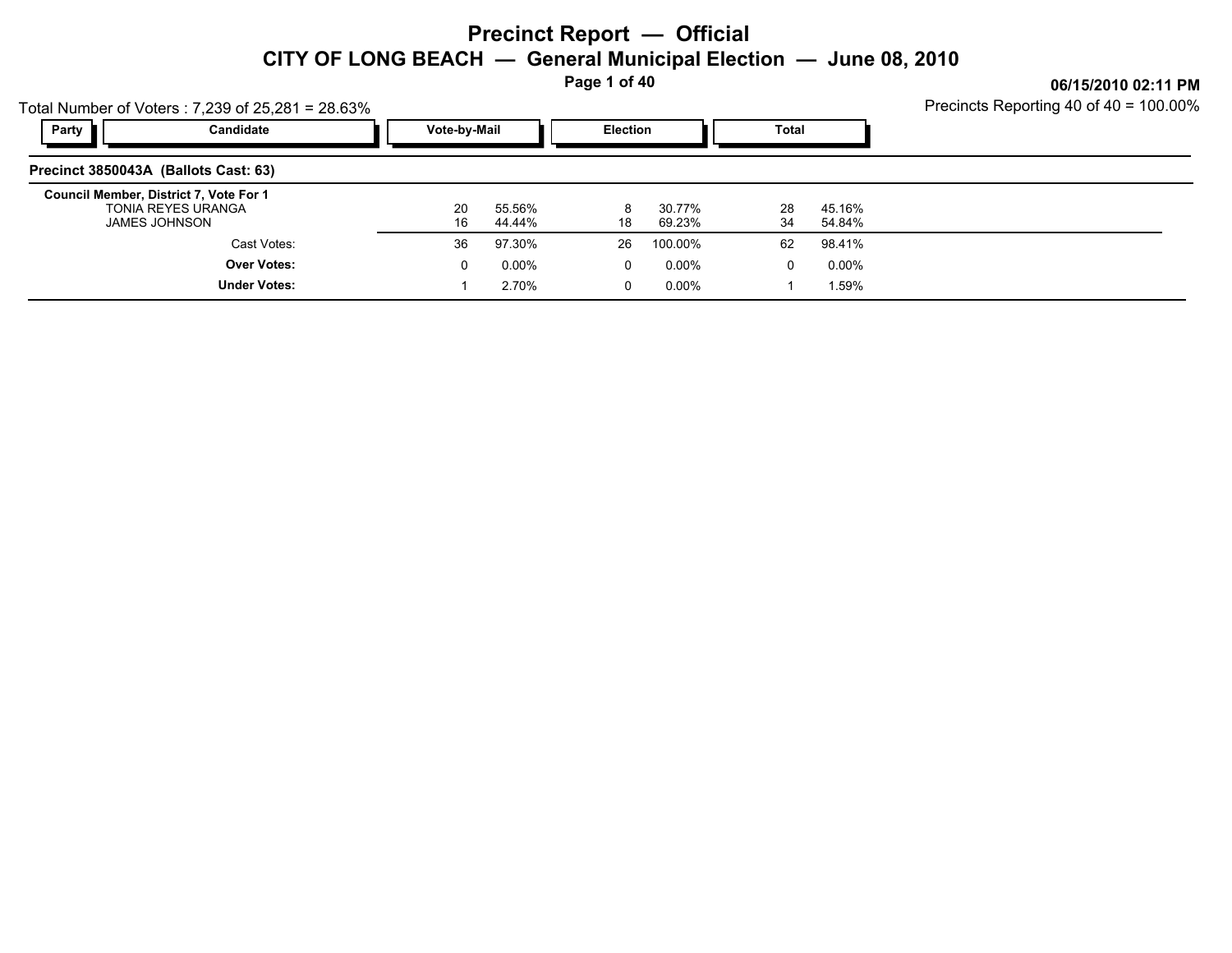**Page 2 of 40**

| Total Number of Voters: 7,239 of 25,281 = 28.63%                              | Precincts Reporting 40 of 40 = 100.00% |                      |                 |                   |               |                   |  |
|-------------------------------------------------------------------------------|----------------------------------------|----------------------|-----------------|-------------------|---------------|-------------------|--|
| Party<br>Candidate                                                            | Vote-by-Mail                           |                      | <b>Election</b> |                   | Total         |                   |  |
| Precinct 3850044A (Ballots Cast: 1)                                           |                                        |                      |                 |                   |               |                   |  |
| Council Member, District 7, Vote For 1<br>TONIA REYES URANGA<br>JAMES JOHNSON | 0                                      | $0.00\%$<br>100.00%  |                 | 0.00%<br>0.00%    | 0             | 0.00%<br>100.00%  |  |
| Cast Votes:                                                                   |                                        | 100.00%              | 0               | 0.00%             |               | 100.00%           |  |
| <b>Over Votes:</b><br><b>Under Votes:</b>                                     | 0<br>0                                 | $0.00\%$<br>$0.00\%$ | 0<br>0          | 0.00%<br>$0.00\%$ | 0<br>$\Omega$ | 0.00%<br>$0.00\%$ |  |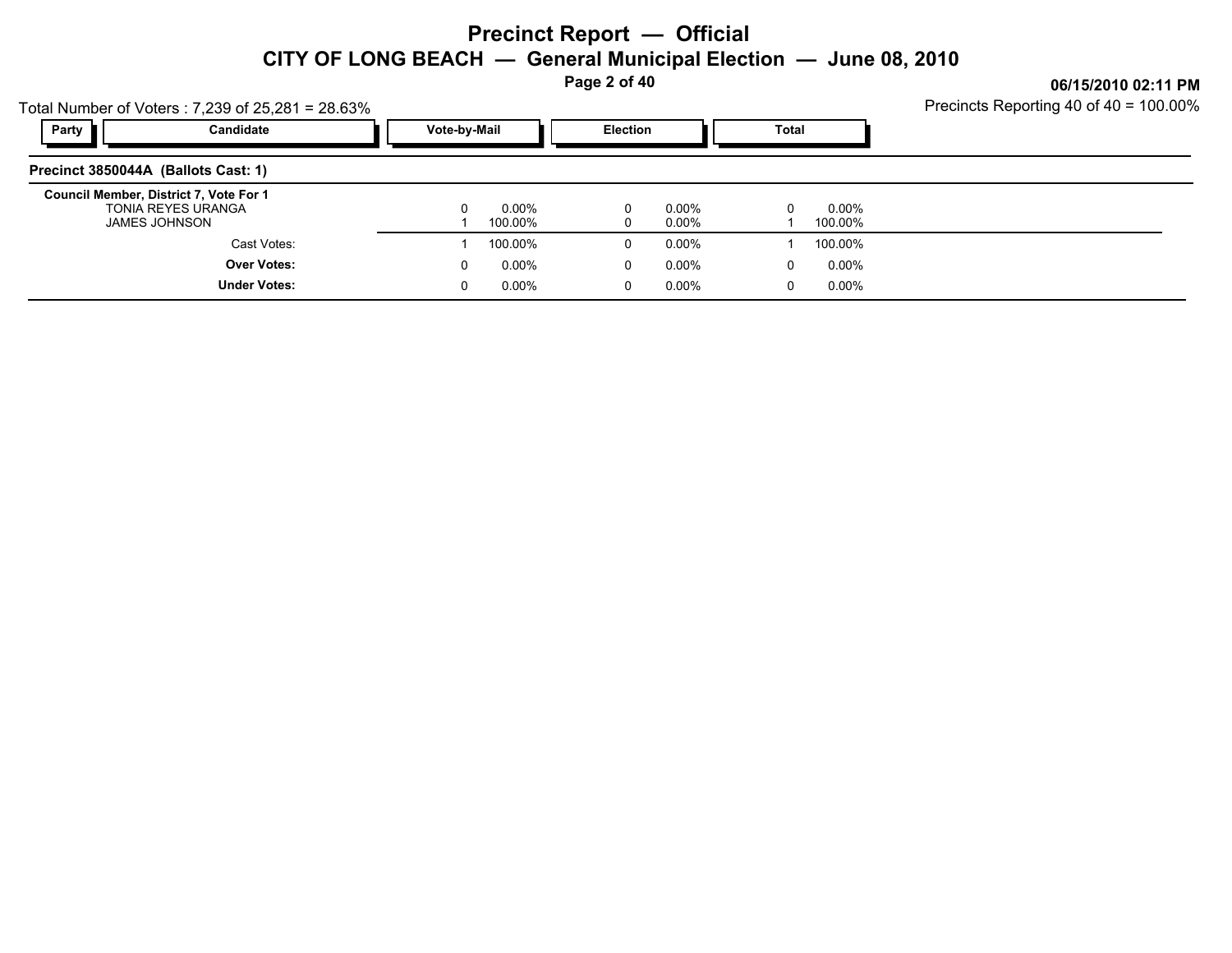**Page 3 of 40**

**06/15/2010 02:11 PM**

|       | Total Number of Voters: 7,239 of 25,281 = 28.63% |              |                 |       |
|-------|--------------------------------------------------|--------------|-----------------|-------|
| Party | Candidate                                        | Vote-by-Mail | <b>Election</b> | Total |
|       | Precinct 3850044D (Ballots Cast: 448)            |              |                 |       |
|       | Council Mombor Dictrict 7 Vote For 1             |              |                 |       |

| Council Member, District 7, Vote For 1<br>TONIA REYES URANGA<br><b>JAMES JOHNSON</b> | 55<br>147 | 27.23%<br>72.77% | 78<br>162 | 32.50%<br>67.50% | 133<br>309 | 30.09%<br>69.91% |  |
|--------------------------------------------------------------------------------------|-----------|------------------|-----------|------------------|------------|------------------|--|
| Cast Votes:                                                                          | 202       | 99.02%           | 240       | 98.36%           | 442        | 98.66%           |  |
| <b>Over Votes:</b>                                                                   |           | $0.00\%$         |           | 0.41%            |            | 0.22%            |  |
| <b>Under Votes:</b>                                                                  |           | 0.98%            |           | 1.23%            |            | 1.12%            |  |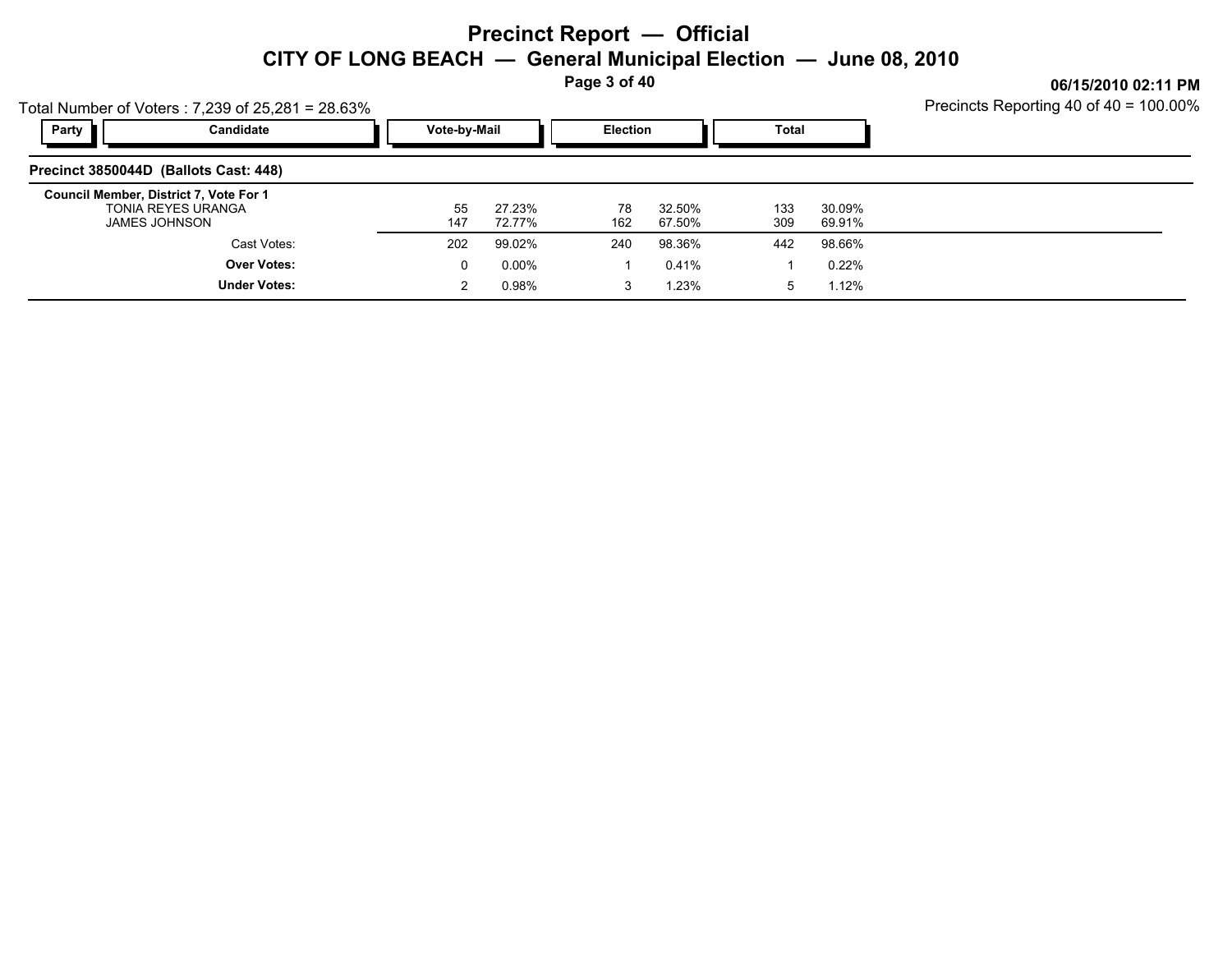**Page 4 of 40**

**06/15/2010 02:11 PM** Procincts Poperting  $40 \text{ of } 40 - 100.000$ 

|                                     | Total Number of Voters: 7,239 of 25,281 = 28.63%                              | Precincts Reporting 40 of 40 = 100.00% |                      |                 |                |               |                   |  |
|-------------------------------------|-------------------------------------------------------------------------------|----------------------------------------|----------------------|-----------------|----------------|---------------|-------------------|--|
| Party                               | Candidate                                                                     | Vote-by-Mail                           |                      | <b>Election</b> |                | <b>Total</b>  |                   |  |
| Precinct 3850068A (Ballots Cast: 0) |                                                                               |                                        |                      |                 |                |               |                   |  |
|                                     | Council Member, District 7, Vote For 1<br>TONIA REYES URANGA<br>JAMES JOHNSON | 0<br>0                                 | $0.00\%$<br>$0.00\%$ |                 | 0.00%<br>0.00% | 0             | 0.00%<br>$0.00\%$ |  |
|                                     | Cast Votes:                                                                   | 0                                      | $0.00\%$             | $\Omega$        | $0.00\%$       | 0             | $0.00\%$          |  |
|                                     | <b>Over Votes:</b><br><b>Under Votes:</b>                                     | 0<br>0                                 | $0.00\%$<br>$0.00\%$ | $\Omega$<br>0   | 0.00%<br>0.00% | 0<br>$\Omega$ | $0.00\%$<br>0.00% |  |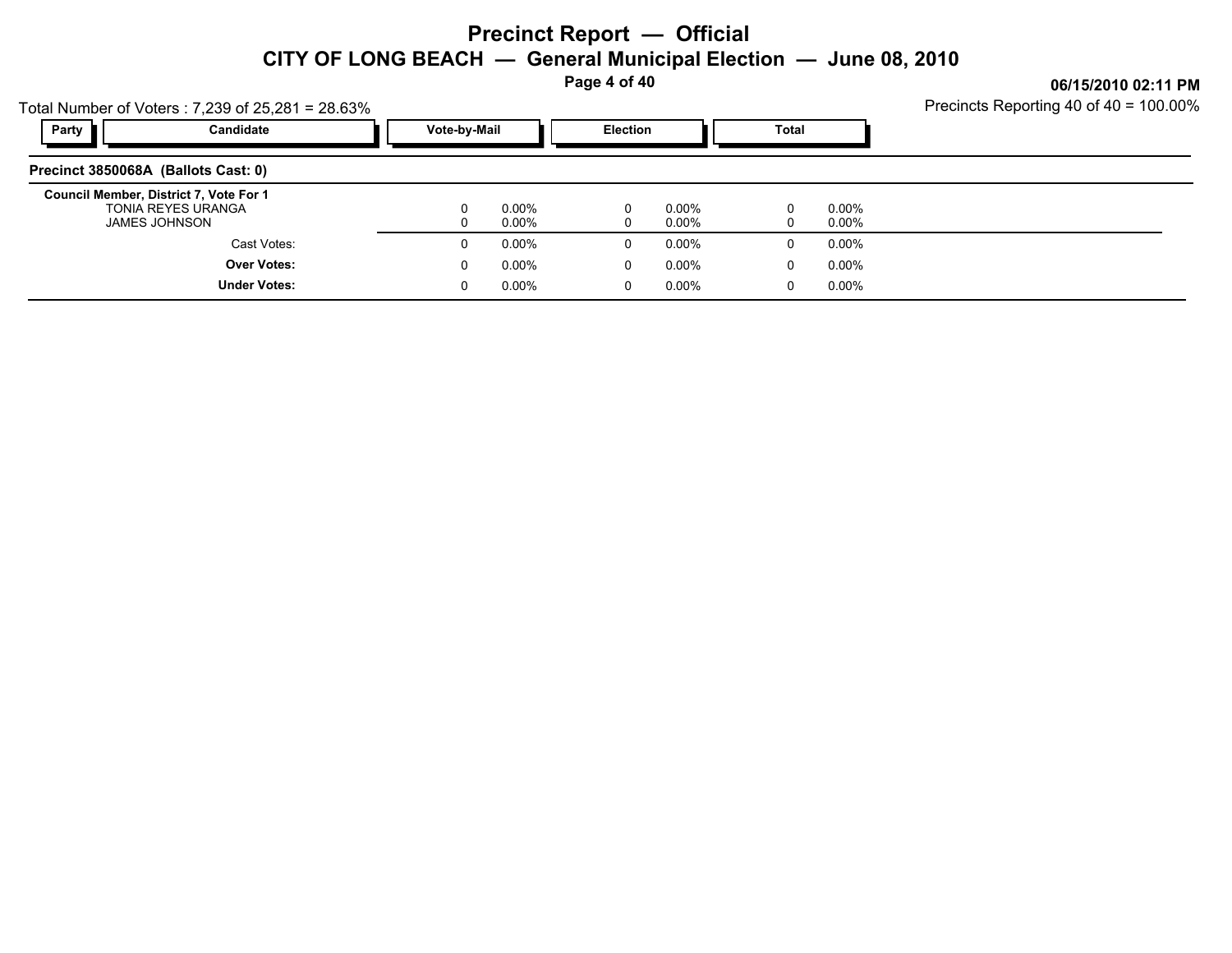**Page 5 of 40**

|                                                         | Total Number of Voters: 7,239 of 25,281 = 28.63% | Precincts Reporting 40 of 40 = 100.00% |                      |                 |                  |              |                  |  |
|---------------------------------------------------------|--------------------------------------------------|----------------------------------------|----------------------|-----------------|------------------|--------------|------------------|--|
| Party                                                   | Candidate                                        | Vote-by-Mail                           |                      | <b>Election</b> |                  | <b>Total</b> |                  |  |
| Precinct 3850071A (Ballots Cast: 298)                   |                                                  |                                        |                      |                 |                  |              |                  |  |
| Council Member, District 7, Vote For 1<br>JAMES JOHNSON | <b>TONIA REYES URANGA</b>                        | 46<br>70                               | 39.66%<br>60.34%     | 74<br>101       | 42.29%<br>57.71% | 120<br>171   | 41.24%<br>58.76% |  |
|                                                         | Cast Votes:                                      | 116                                    | 99.15%               | 175             | 96.69%           | 291          | 97.65%           |  |
|                                                         | <b>Over Votes:</b><br><b>Under Votes:</b>        | 0                                      | $0.00\%$<br>$0.85\%$ | 3<br>3          | 1.66%<br>1.66%   | 3<br>4       | 1.01%<br>1.34%   |  |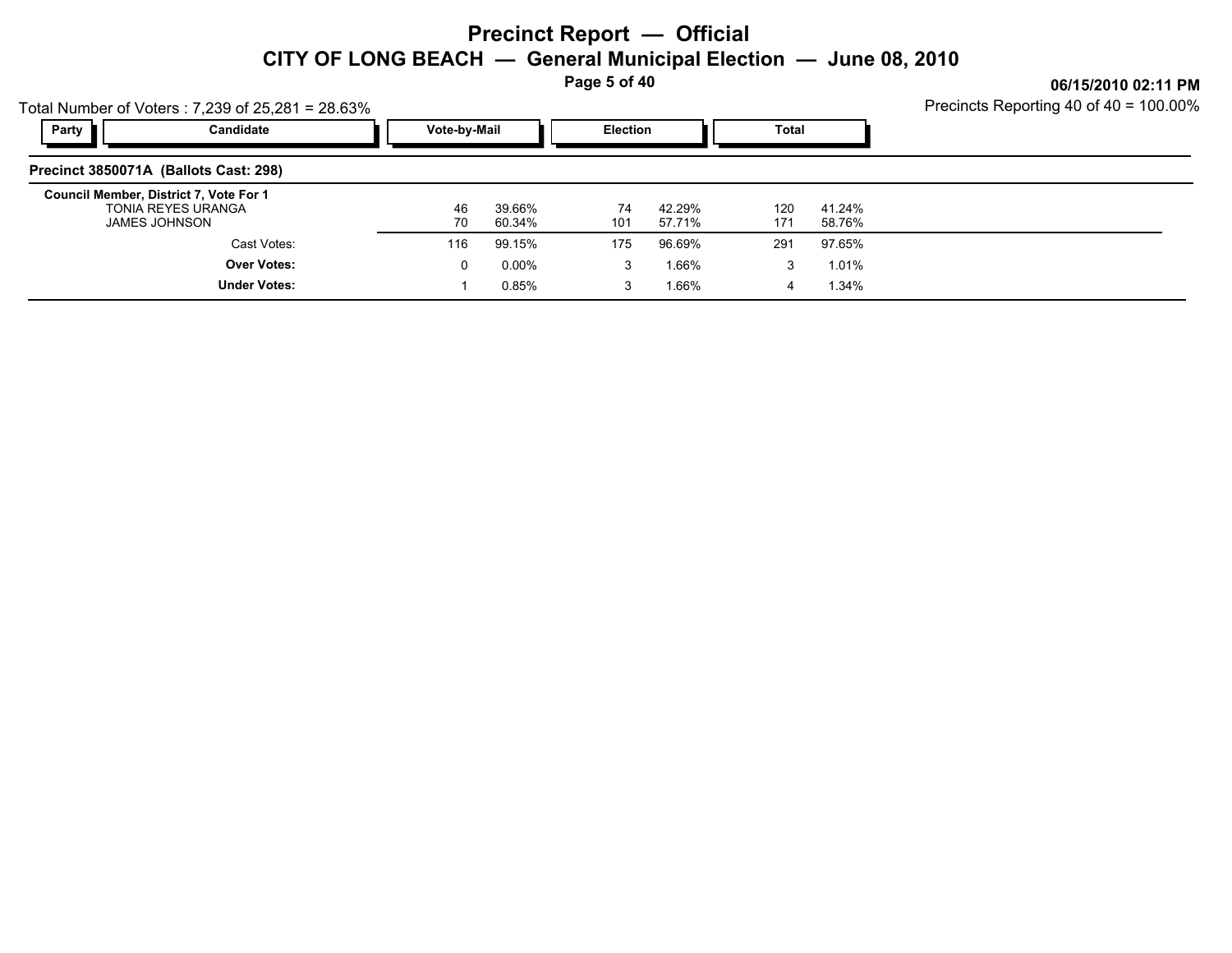**Page 6 of 40**

|                                        | Total Number of Voters: 7,239 of 25,281 = 28.63% | Precincts Reporting 40 of 40 = 100.00% |                  |          |                  |            |                  |  |
|----------------------------------------|--------------------------------------------------|----------------------------------------|------------------|----------|------------------|------------|------------------|--|
| Party                                  | Candidate                                        |                                        | Vote-by-Mail     |          | <b>Election</b>  |            | Total            |  |
| Precinct 3850076A (Ballots Cast: 232)  |                                                  |                                        |                  |          |                  |            |                  |  |
| Council Member, District 7, Vote For 1 | TONIA REYES URANGA<br>JAMES JOHNSON              | 57<br>62                               | 47.90%<br>52.10% | 69<br>41 | 62.73%<br>37.27% | 126<br>103 | 55.02%<br>44.98% |  |
|                                        | Cast Votes:                                      | 119                                    | 100.00%          | 110      | 97.35%           | 229        | 98.71%           |  |
|                                        | <b>Over Votes:</b>                               | 0                                      | $0.00\%$         | 0        | 0.00%            | 0          | 0.00%            |  |
|                                        | <b>Under Votes:</b>                              | 0                                      | $0.00\%$         | 3        | 2.65%            | 3          | 1.29%            |  |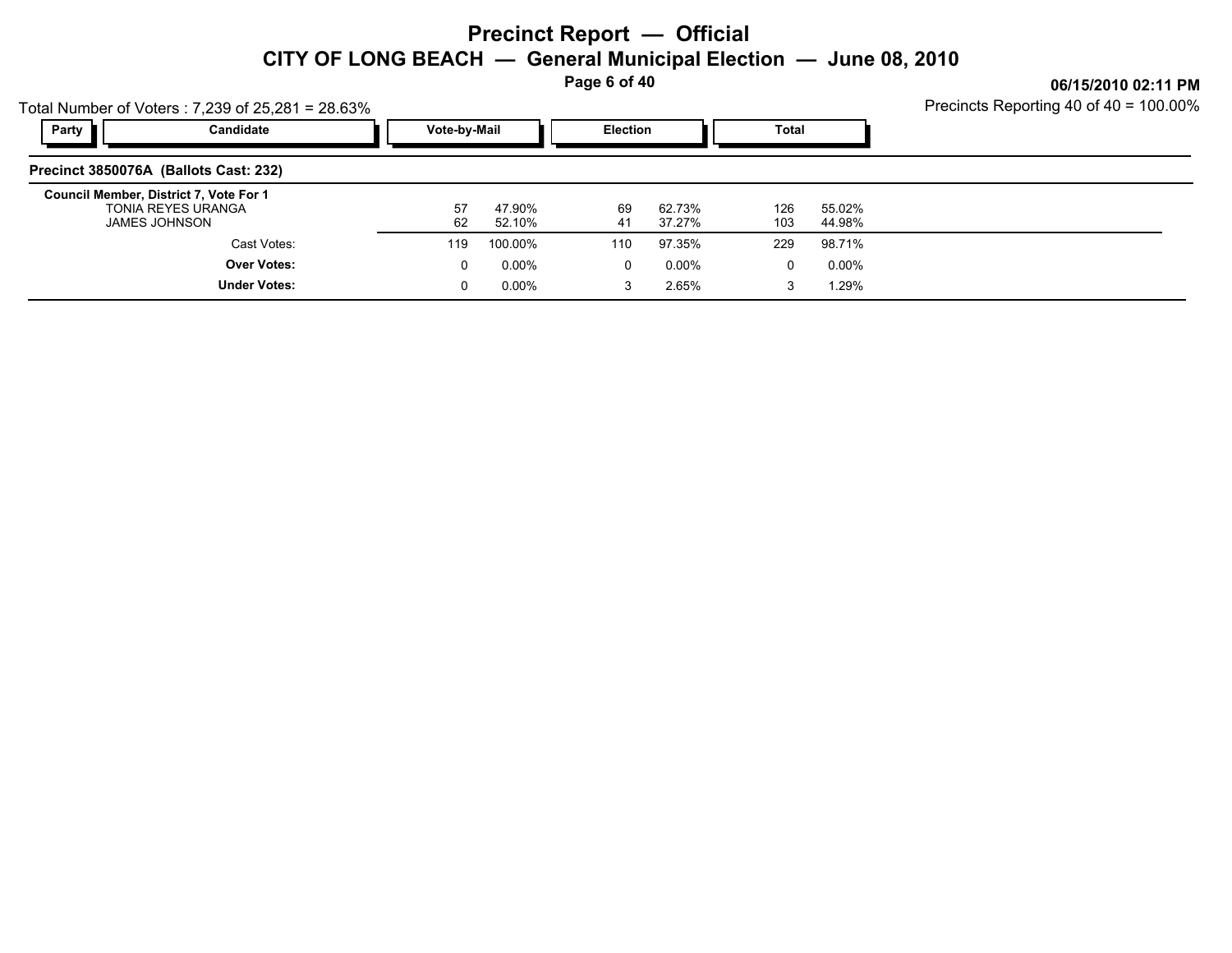**Page 7 of 40**

**06/15/2010 02:11 PM**

|       | Fotal Number of Voters: 7,239 of 25,281 = 28.63%                              | Precincts Reporting 40 of 40 = 100.00% |          |                  |                 |                   |           |                   |  |
|-------|-------------------------------------------------------------------------------|----------------------------------------|----------|------------------|-----------------|-------------------|-----------|-------------------|--|
| Party | Candidate                                                                     | Vote-by-Mail                           |          |                  | <b>Election</b> |                   | Total     |                   |  |
|       | Precinct 3850081A (Ballots Cast: 202)                                         |                                        |          |                  |                 |                   |           |                   |  |
|       | Council Member, District 7, Vote For 1<br>TONIA REYES URANGA<br>JAMES JOHNSON |                                        | 28<br>50 | 35.90%<br>64.10% | 39<br>81        | 32.50%<br>67.50%  | 67<br>131 | 33.84%<br>66.16%  |  |
|       | Cast Votes:                                                                   |                                        | 78       | 98.73%           | 120             | 97.56%            | 198       | 98.02%            |  |
|       | <b>Over Votes:</b><br><b>Under Votes:</b>                                     |                                        | 0        | 0.00%<br>$.27\%$ | 0<br>3          | $0.00\%$<br>2.44% | 0<br>4    | $0.00\%$<br>1.98% |  |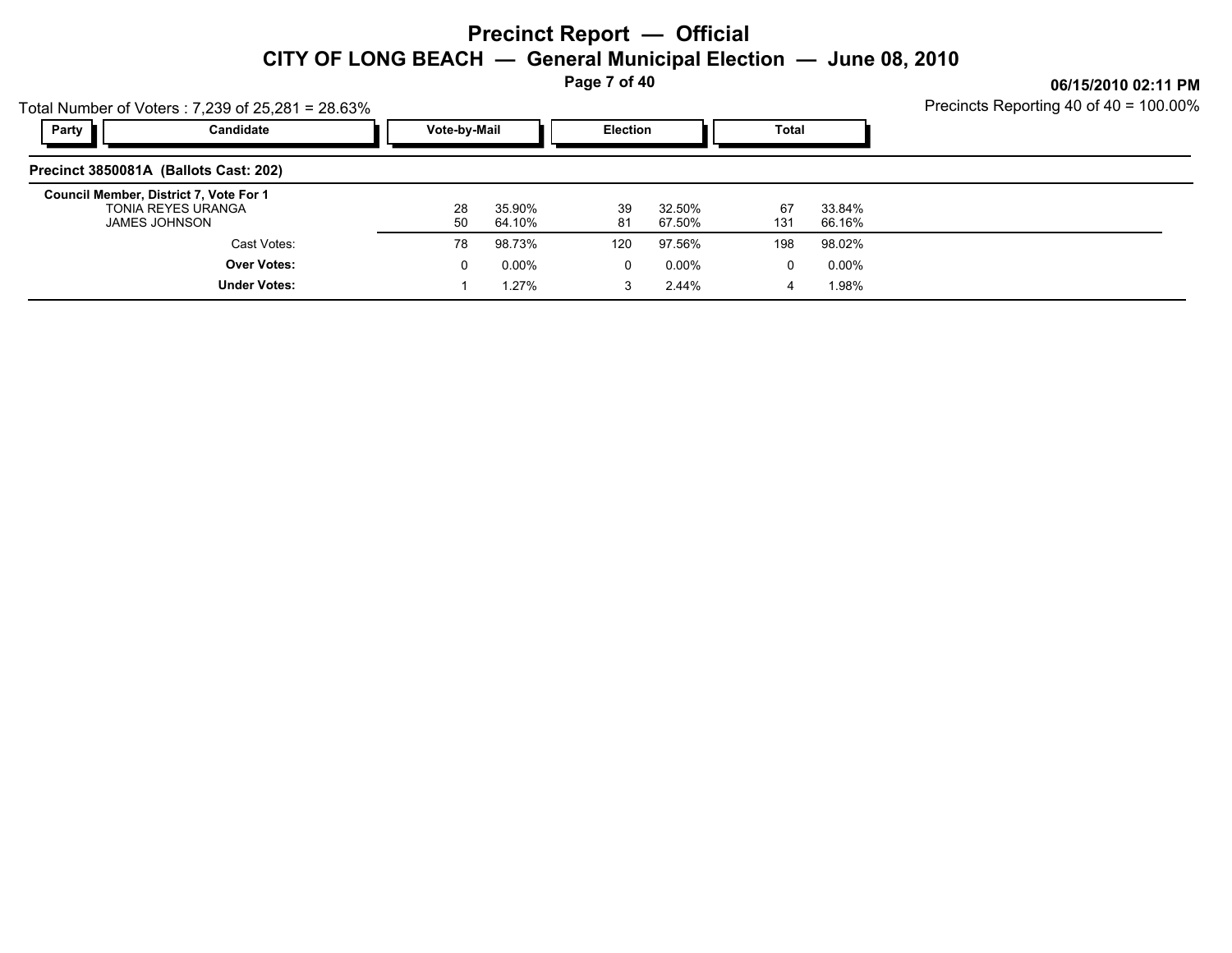**Page 8 of 40**

| Fotal Number of Voters: 7,239 of 25,281 = 28.63%                                     | Precincts Reporting 40 of 40 = 100.00% |                  |                 |                  |           |                  |  |
|--------------------------------------------------------------------------------------|----------------------------------------|------------------|-----------------|------------------|-----------|------------------|--|
| Party<br>Candidate                                                                   | Vote-by-Mail                           |                  | <b>Election</b> |                  | Total     |                  |  |
| Precinct 3850082A (Ballots Cast: 241)                                                |                                        |                  |                 |                  |           |                  |  |
| Council Member, District 7, Vote For 1<br>TONIA REYES URANGA<br><b>JAMES JOHNSON</b> | 38<br>70                               | 35.19%<br>64.81% | 58<br>68        | 46.03%<br>53.97% | 96<br>138 | 41.03%<br>58.97% |  |
| Cast Votes:                                                                          | 108                                    | 98.18%           | 126             | 96.18%           | 234       | 97.10%           |  |
| <b>Over Votes:</b>                                                                   | 0                                      | 0.00%            |                 | 0.76%            |           | 0.41%            |  |
| <b>Under Votes:</b>                                                                  |                                        | l.82%            | 4               | 3.05%            | 6         | 2.49%            |  |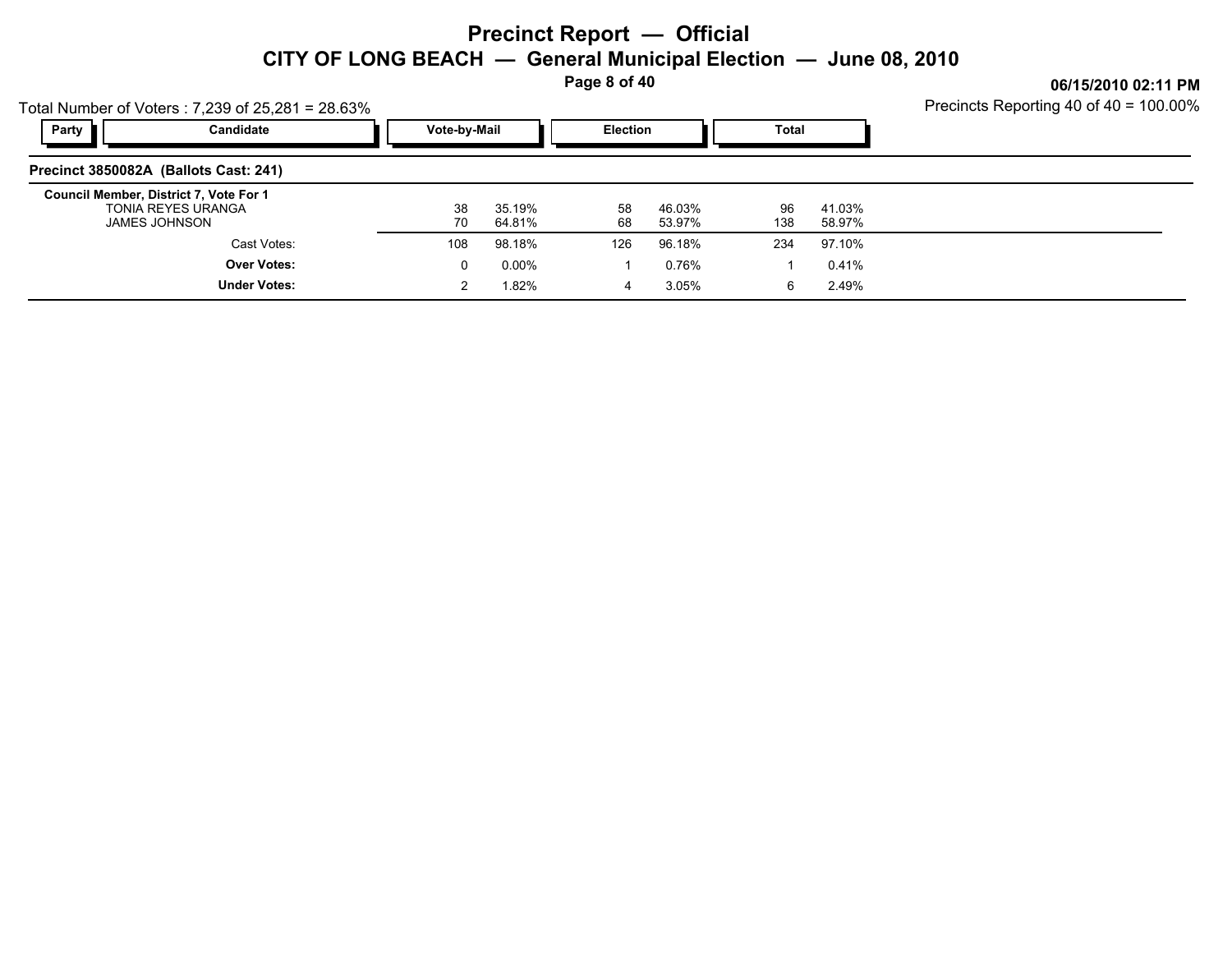**Page 9 of 40**

**06/15/2010 02:11 PM**

| Party | otal Number of Voters: 7,239 of 25,281 = 28.63%<br>Candidate                         | Vote-by-Mail |                  | <b>Election</b> |                   | Total      |                  | Precincts Reporting 40 of 40 = 100.00% |
|-------|--------------------------------------------------------------------------------------|--------------|------------------|-----------------|-------------------|------------|------------------|----------------------------------------|
|       | Precinct 3850084A (Ballots Cast: 361)                                                |              |                  |                 |                   |            |                  |                                        |
|       | Council Member, District 7, Vote For 1<br>TONIA REYES URANGA<br><b>JAMES JOHNSON</b> | 47<br>103    | 31.33%<br>68.67% | 86<br>121       | 41.55%<br>58.45%  | 133<br>224 | 37.25%<br>62.75% |                                        |
|       | Cast Votes:                                                                          | 150          | 99.34%           | 207             | 98.57%            | 357        | 98.89%           |                                        |
|       | <b>Over Votes:</b><br><b>Under Votes:</b>                                            | 0            | 0.00%<br>0.66%   | 0<br>3          | $0.00\%$<br>1.43% | 0<br>4     | 0.00%<br>1.11%   |                                        |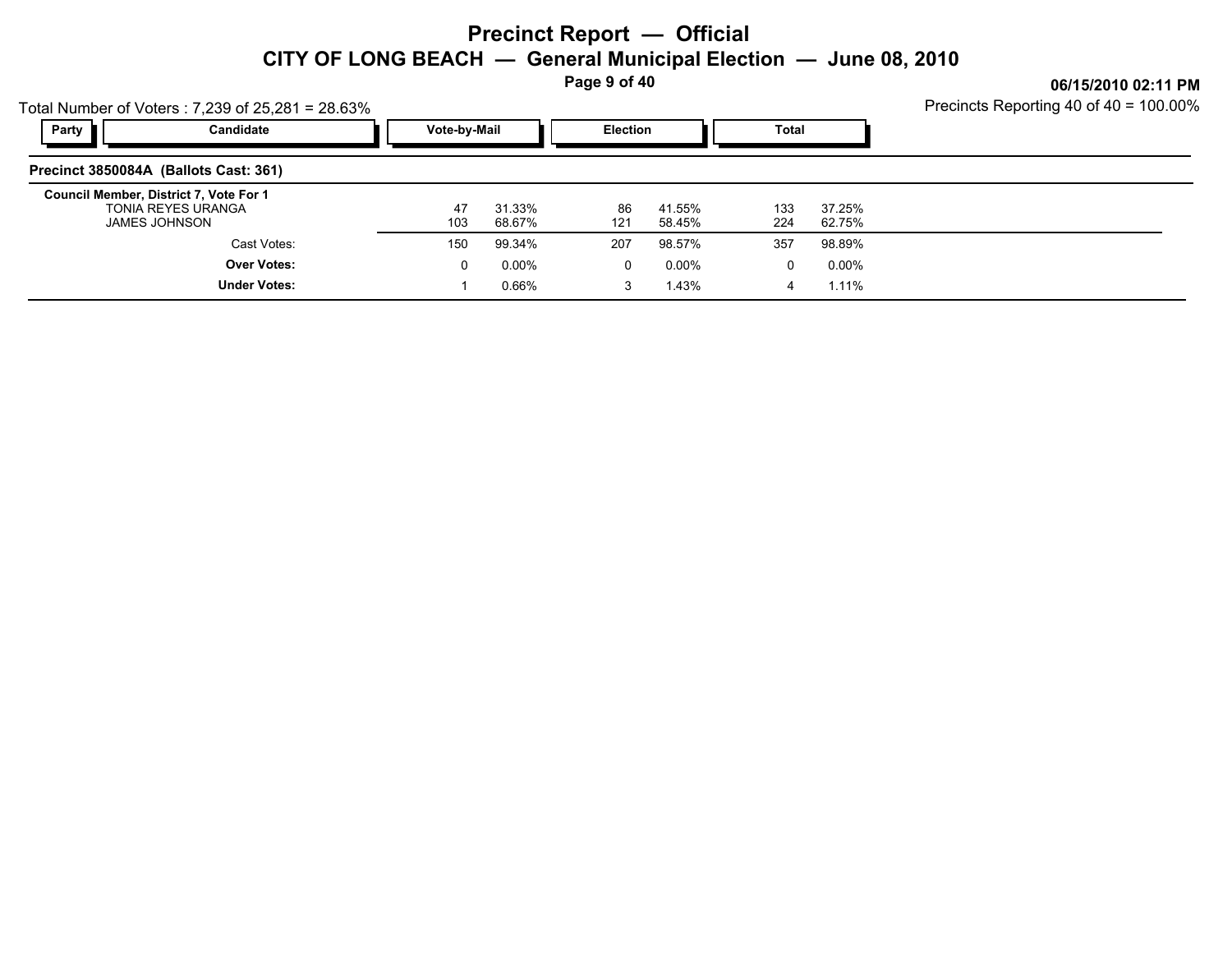**Page 10 of 40**

**06/15/2010 02:11 PM**

| Total Number of Voters: 7,239 of 25,281 = 28.63% |  |
|--------------------------------------------------|--|
|                                                  |  |

| Candidate<br>Party                                                                          | Vote-by-Mail |                  | <b>Election</b> |                  | <b>Total</b> |                  |  |
|---------------------------------------------------------------------------------------------|--------------|------------------|-----------------|------------------|--------------|------------------|--|
| Precinct 3850084B (Ballots Cast: 42)                                                        |              |                  |                 |                  |              |                  |  |
| Council Member, District 7, Vote For 1<br><b>TONIA REYES URANGA</b><br><b>JAMES JOHNSON</b> | 19<br>21     | 47.50%<br>52.50% | U               | 0.00%<br>100.00% | 19<br>22     | 46.34%<br>53.66% |  |
| Cast Votes:                                                                                 | 40           | 97.56%           |                 | 100.00%          | 41           | 97.62%           |  |
| <b>Over Votes:</b>                                                                          |              | 2.44%            | 0               | 0.00%            |              | 2.38%            |  |
| <b>Under Votes:</b>                                                                         |              | $0.00\%$         | 0               | $0.00\%$         | 0            | $0.00\%$         |  |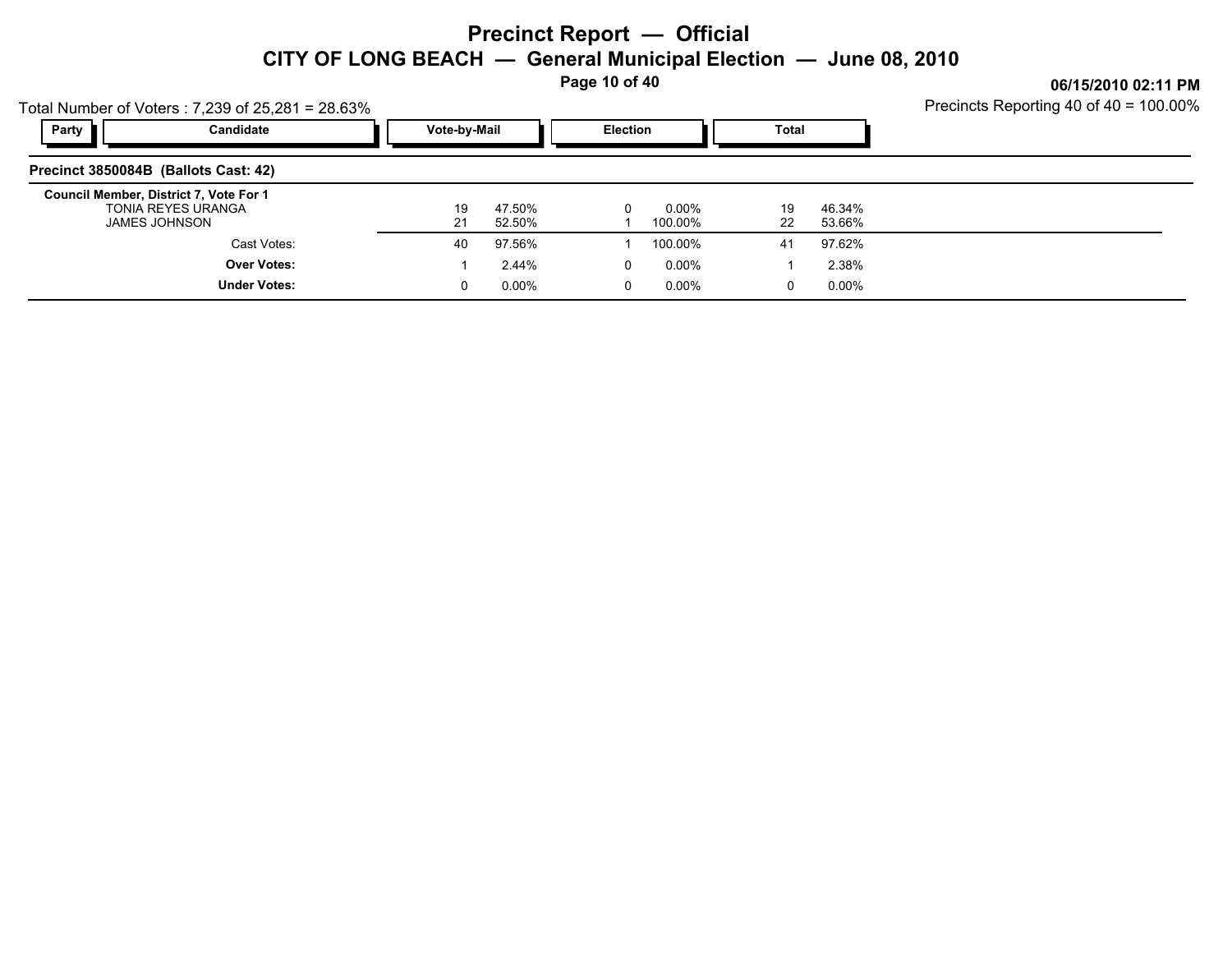**Page 11 of 40**

**06/15/2010 02:11 PM**

| Total Number of Voters: 7,239 of 25,281 = 28.63% |  |
|--------------------------------------------------|--|
|                                                  |  |

| Candidate<br>Party                                                            | Vote-by-Mail |                  |          | Election         |            |                  |  |
|-------------------------------------------------------------------------------|--------------|------------------|----------|------------------|------------|------------------|--|
| Precinct 3850084H (Ballots Cast: 301)                                         |              |                  |          |                  |            |                  |  |
| Council Member, District 7, Vote For 1<br>TONIA REYES URANGA<br>JAMES JOHNSON | 45<br>85     | 34.62%<br>65.38% | 74<br>94 | 44.05%<br>55.95% | 119<br>179 | 39.93%<br>60.07% |  |
| Cast Votes:                                                                   | 130          | 98.48%           | 168      | 99.41%           | 298        | 99.00%           |  |
| <b>Over Votes:</b>                                                            |              | 0.76%            | 0        | 0.00%            |            | 0.33%            |  |
| <b>Under Votes:</b>                                                           |              | 0.76%            |          | 0.59%            | 2          | 0.66%            |  |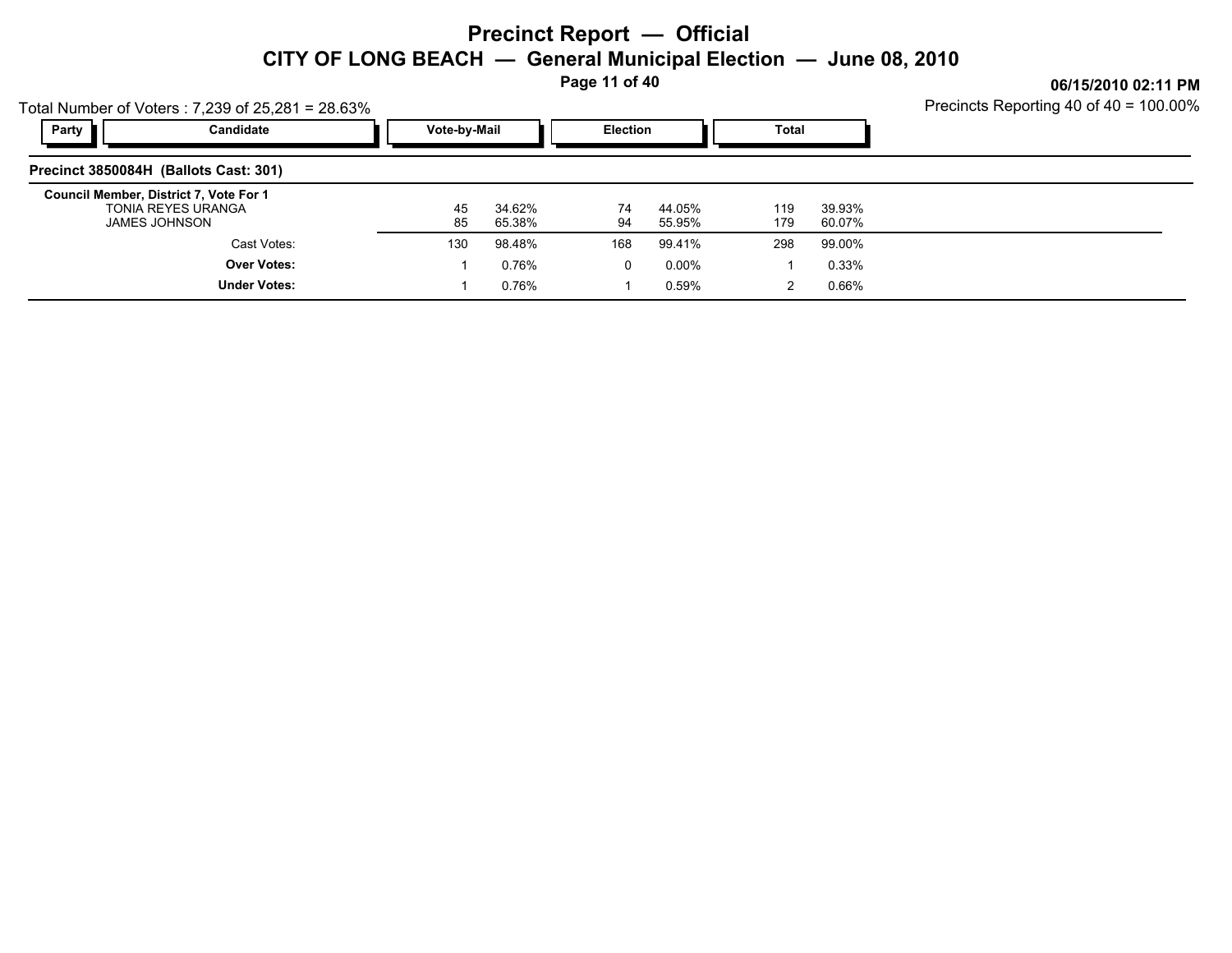**Page 12 of 40**

|                                        | Total Number of Voters: 7,239 of 25,281 = 28.63% | Precincts Reporting 40 of 40 = 100.00% |                  |                 |                  |           |                  |  |
|----------------------------------------|--------------------------------------------------|----------------------------------------|------------------|-----------------|------------------|-----------|------------------|--|
| Party                                  | Candidate                                        | Vote-by-Mail                           |                  | <b>Election</b> |                  | Total     |                  |  |
| Precinct 3850085B (Ballots Cast: 219)  |                                                  |                                        |                  |                 |                  |           |                  |  |
| Council Member, District 7, Vote For 1 | <b>TONIA REYES URANGA</b><br>JAMES JOHNSON       | 30<br>63                               | 32.26%<br>67.74% | 47<br>78        | 37.60%<br>62.40% | 77<br>141 | 35.32%<br>64.68% |  |
|                                        | Cast Votes:                                      | 93                                     | 100.00%          | 125             | 99.21%           | 218       | 99.54%           |  |
|                                        | <b>Over Votes:</b>                               | 0                                      | $0.00\%$         | $\Omega$        | 0.00%            | 0         | $0.00\%$         |  |
|                                        | <b>Under Votes:</b>                              | 0                                      | $0.00\%$         |                 | 0.79%            |           | 0.46%            |  |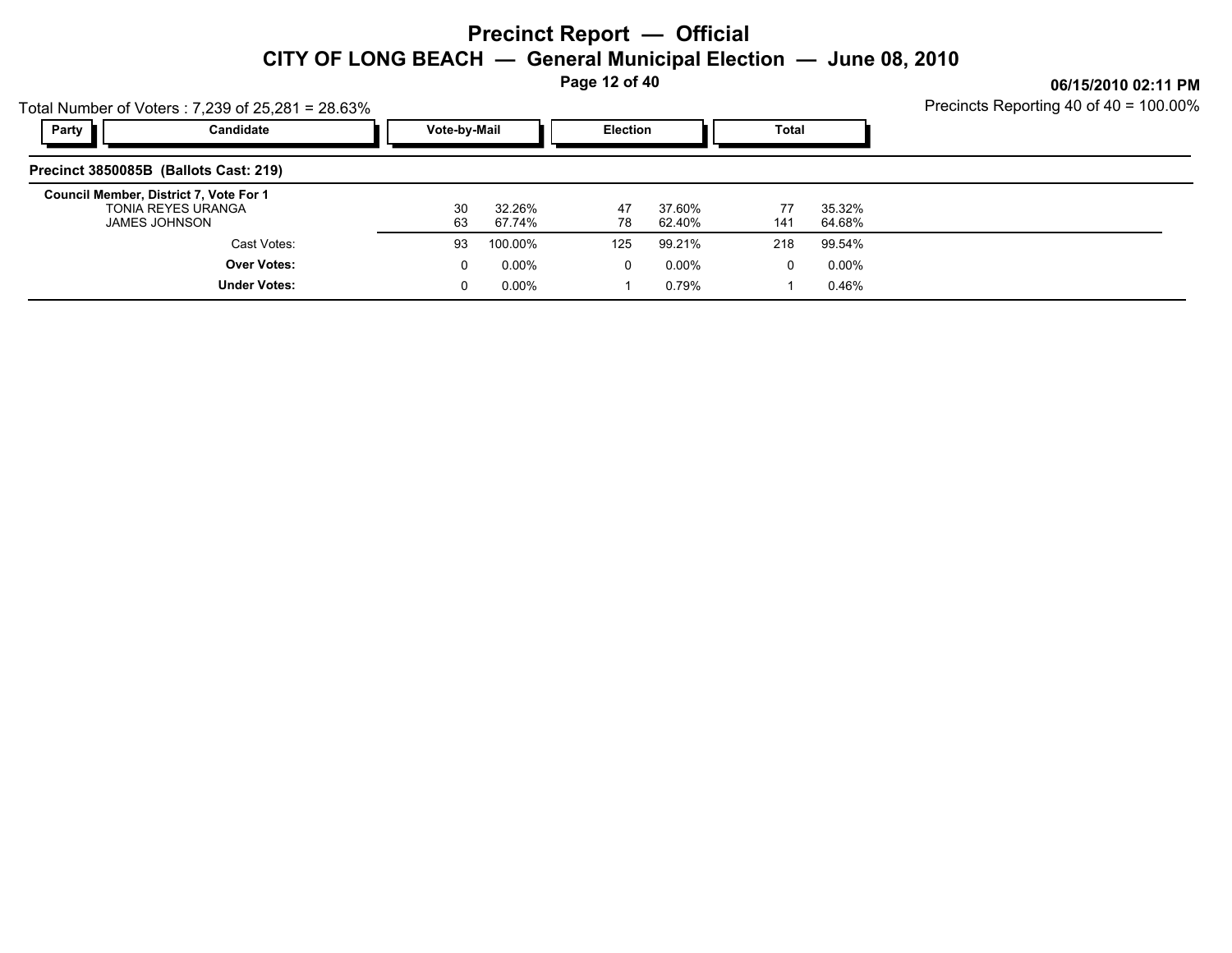**Page 13 of 40**

**06/15/2010 02:11 PM**

| Total Number of Voters: 7,239 of 25,281 = 28.63% |  |
|--------------------------------------------------|--|
|                                                  |  |

| Party<br>Candidate                                                            | Vote-by-Mail |                  | <b>Election</b> |                  | Total     |                  |  |
|-------------------------------------------------------------------------------|--------------|------------------|-----------------|------------------|-----------|------------------|--|
| Precinct 3850092A (Ballots Cast: 236)                                         |              |                  |                 |                  |           |                  |  |
| Council Member, District 7, Vote For 1<br>TONIA REYES URANGA<br>JAMES JOHNSON | 39<br>24     | 61.90%<br>38.10% | 111<br>60       | 64.91%<br>35.09% | 150<br>84 | 64.10%<br>35.90% |  |
| Cast Votes:                                                                   | 63           | 98.44%           | 171             | 99.42%           | 234       | 99.15%           |  |
| <b>Over Votes:</b>                                                            |              | -56%.            |                 | 0.58%            |           | 0.85%            |  |
| <b>Under Votes:</b>                                                           |              | $0.00\%$         | 0               | 0.00%            | 0         | $0.00\%$         |  |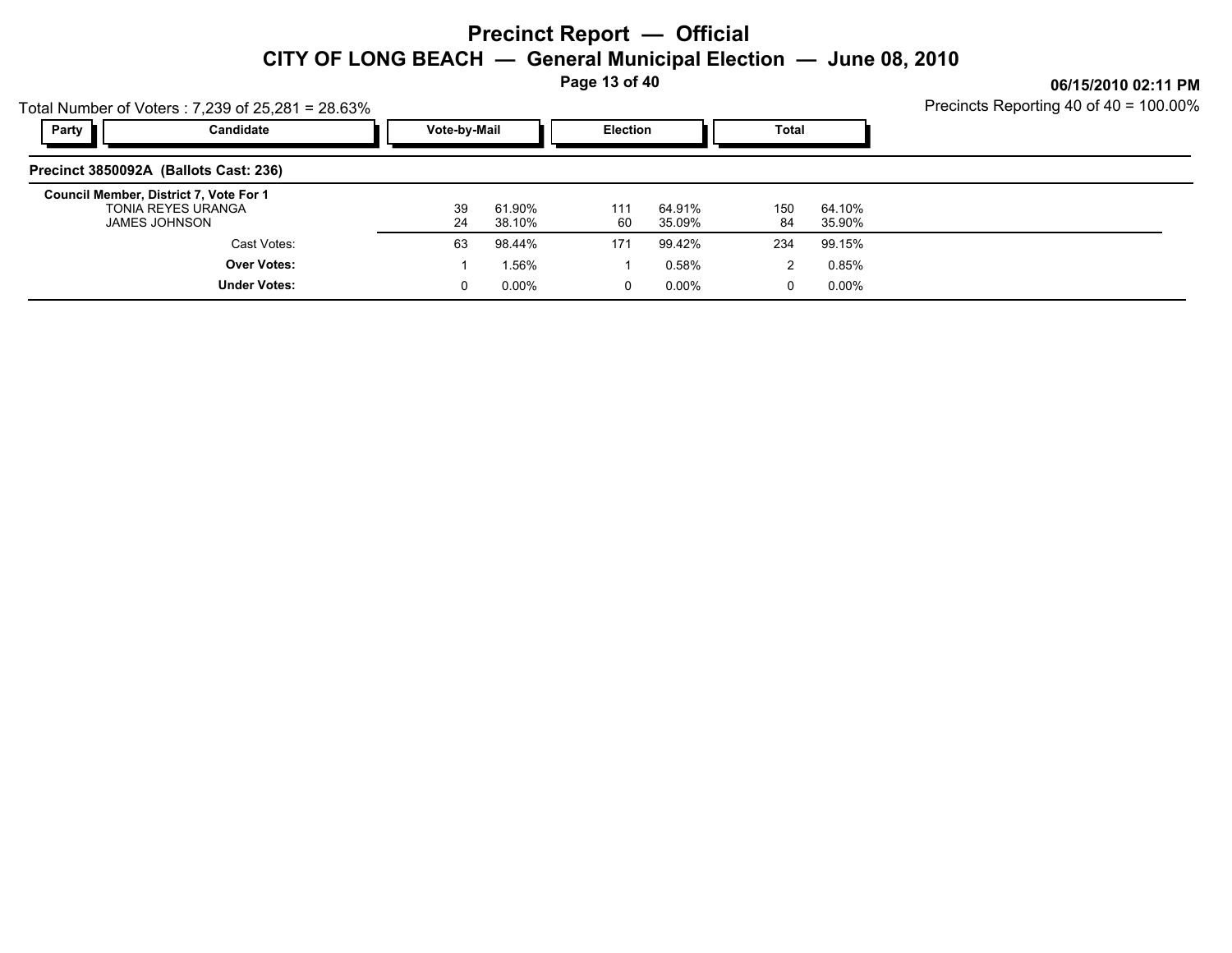**Page 14 of 40**

**06/15/2010 02:11 PM**

| Total Number of Voters: 7,239 of 25,281 = 28.63% |  |
|--------------------------------------------------|--|
|                                                  |  |

| Party                                                                         | Candidate           | Vote-by-Mail                 | Election |                  | <b>Total</b> |                  |  |
|-------------------------------------------------------------------------------|---------------------|------------------------------|----------|------------------|--------------|------------------|--|
| Precinct 3850097A (Ballots Cast: 225)                                         |                     |                              |          |                  |              |                  |  |
| Council Member, District 7, Vote For 1<br>TONIA REYES URANGA<br>JAMES JOHNSON |                     | 35<br>49.30%<br>36<br>50.70% | 72<br>76 | 48.65%<br>51.35% | 107<br>112   | 48.86%<br>51.14% |  |
|                                                                               | Cast Votes:         | 71<br>98.61%                 | 148      | 96.73%           | 219          | 97.33%           |  |
|                                                                               | <b>Over Votes:</b>  | 1.39%                        | 2        | 1.31%            | 3            | 1.33%            |  |
|                                                                               | <b>Under Votes:</b> | $0.00\%$<br>0                | 3        | 1.96%            | 3            | 1.33%            |  |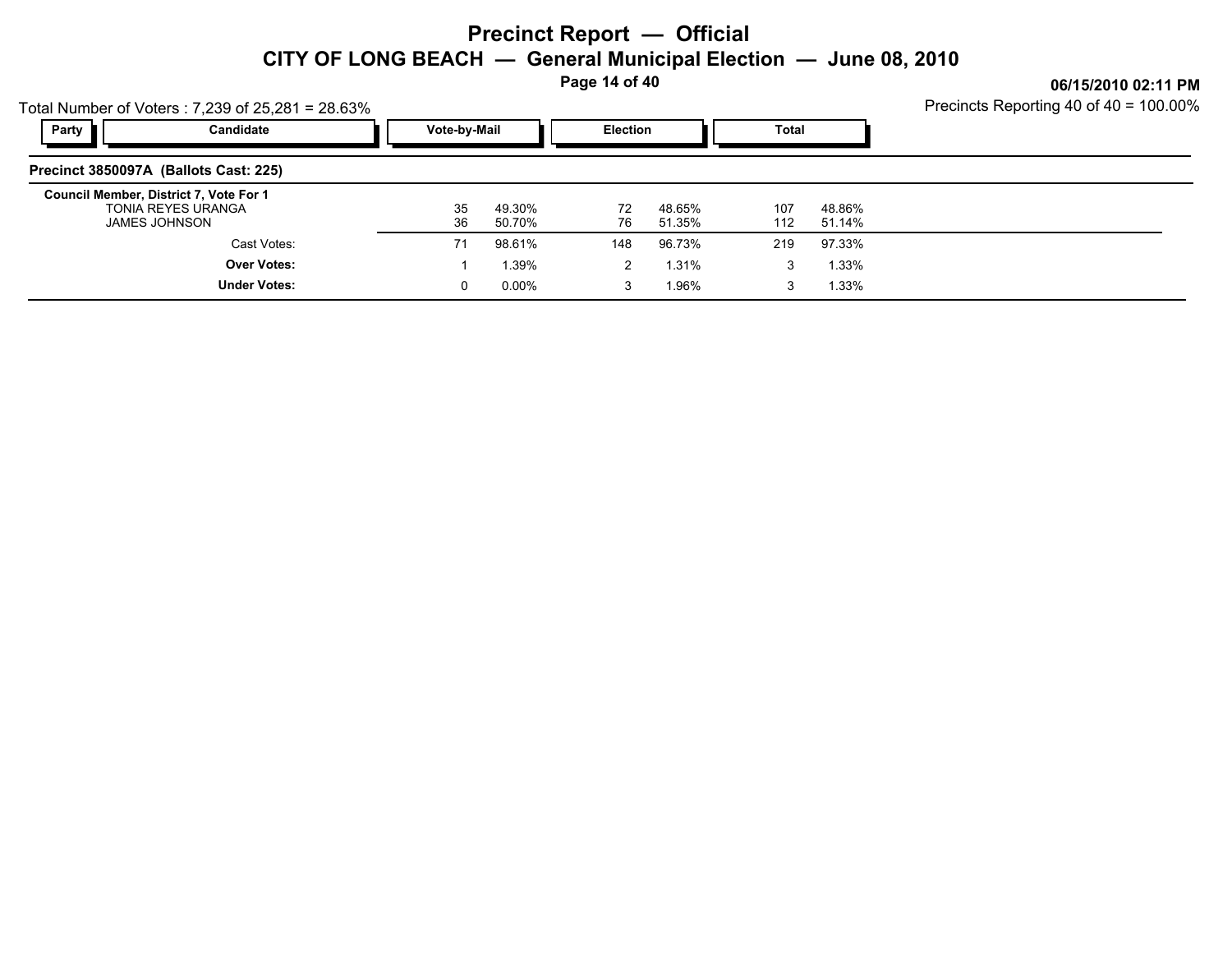**Page 15 of 40**

**06/15/2010 02:11 PM**

Total Number of Voters : 7,239 of 25,281 = 28.63%

| Party<br>Candidate                                                            | Vote-by-Mail |                  | <b>Election</b> |                  | Total     |                  |  |
|-------------------------------------------------------------------------------|--------------|------------------|-----------------|------------------|-----------|------------------|--|
| Precinct 3850099A (Ballots Cast: 238)                                         |              |                  |                 |                  |           |                  |  |
| Council Member, District 7, Vote For 1<br>TONIA REYES URANGA<br>JAMES JOHNSON | 55<br>10     | 84.62%<br>15.38% | 123<br>47       | 72.35%<br>27.65% | 178<br>57 | 75.74%<br>24.26% |  |
| Cast Votes:                                                                   | 65           | 98.48%           | 170             | 98.84%           | 235       | 98.74%           |  |
| <b>Over Votes:</b>                                                            |              | 1.52%            | 2               | 1.16%            | 3         | 1.26%            |  |
| <b>Under Votes:</b>                                                           |              | $0.00\%$         | 0               | 0.00%            | 0         | $0.00\%$         |  |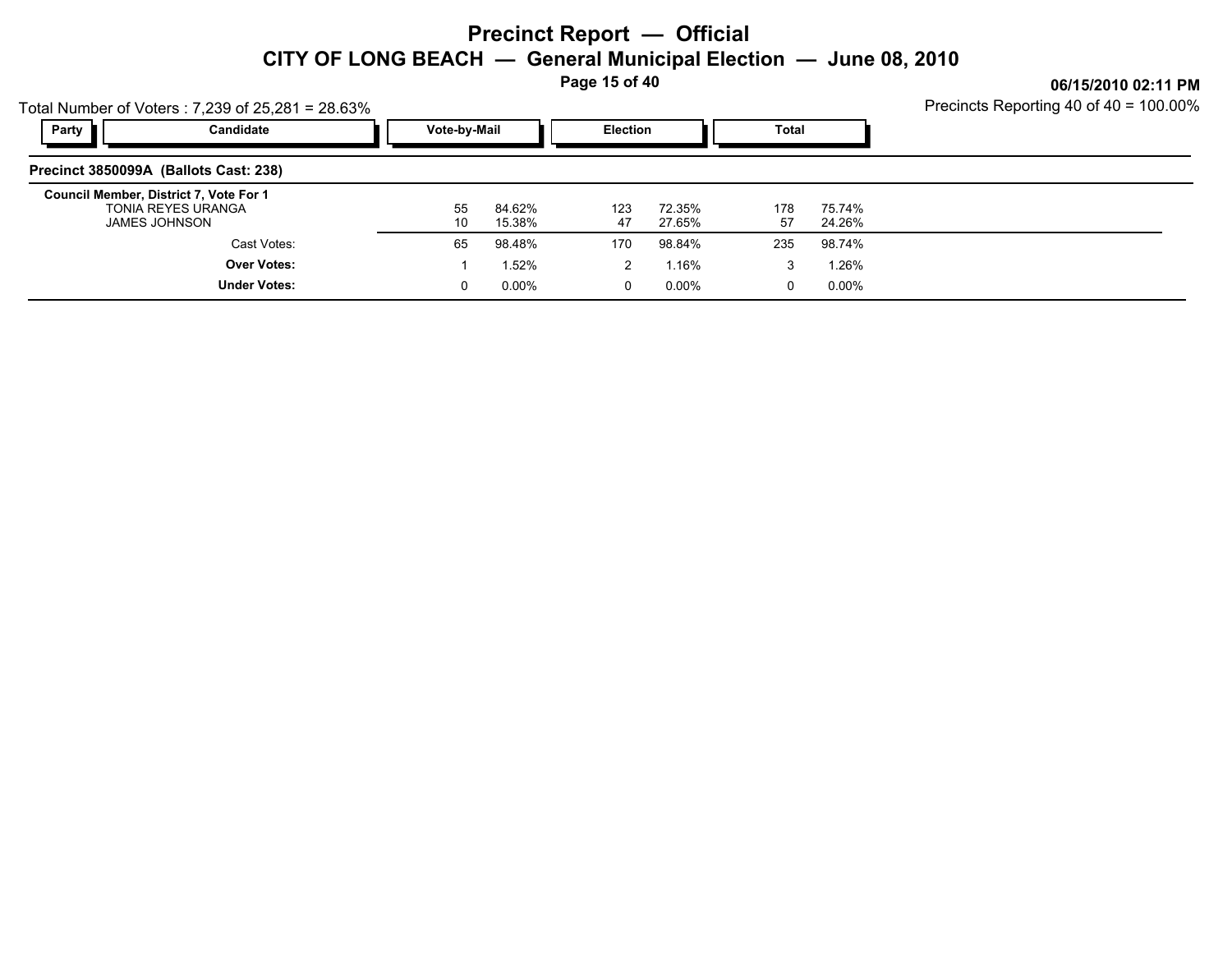**Page 16 of 40**

**06/15/2010 02:11 PM**

Total Number of Voters : 7,239 of 25,281 = 28.63%

| Party<br>Candidate                                                            | Vote-by-Mail |                  | <b>Election</b> |                  | Total     |                  |  |
|-------------------------------------------------------------------------------|--------------|------------------|-----------------|------------------|-----------|------------------|--|
| Precinct 3850100A (Ballots Cast: 176)                                         |              |                  |                 |                  |           |                  |  |
| Council Member, District 7, Vote For 1<br>TONIA REYES URANGA<br>JAMES JOHNSON | -34<br>20    | 62.96%<br>37.04% | 76<br>42        | 64.41%<br>35.59% | 110<br>62 | 63.95%<br>36.05% |  |
| Cast Votes:                                                                   | 54           | 98.18%           | 118             | 97.52%           | 172       | 97.73%           |  |
| <b>Over Votes:</b>                                                            |              | 1.82%            | 2               | 1.65%            |           | 1.70%            |  |
| <b>Under Votes:</b>                                                           |              | $0.00\%$         |                 | 0.83%            |           | 0.57%            |  |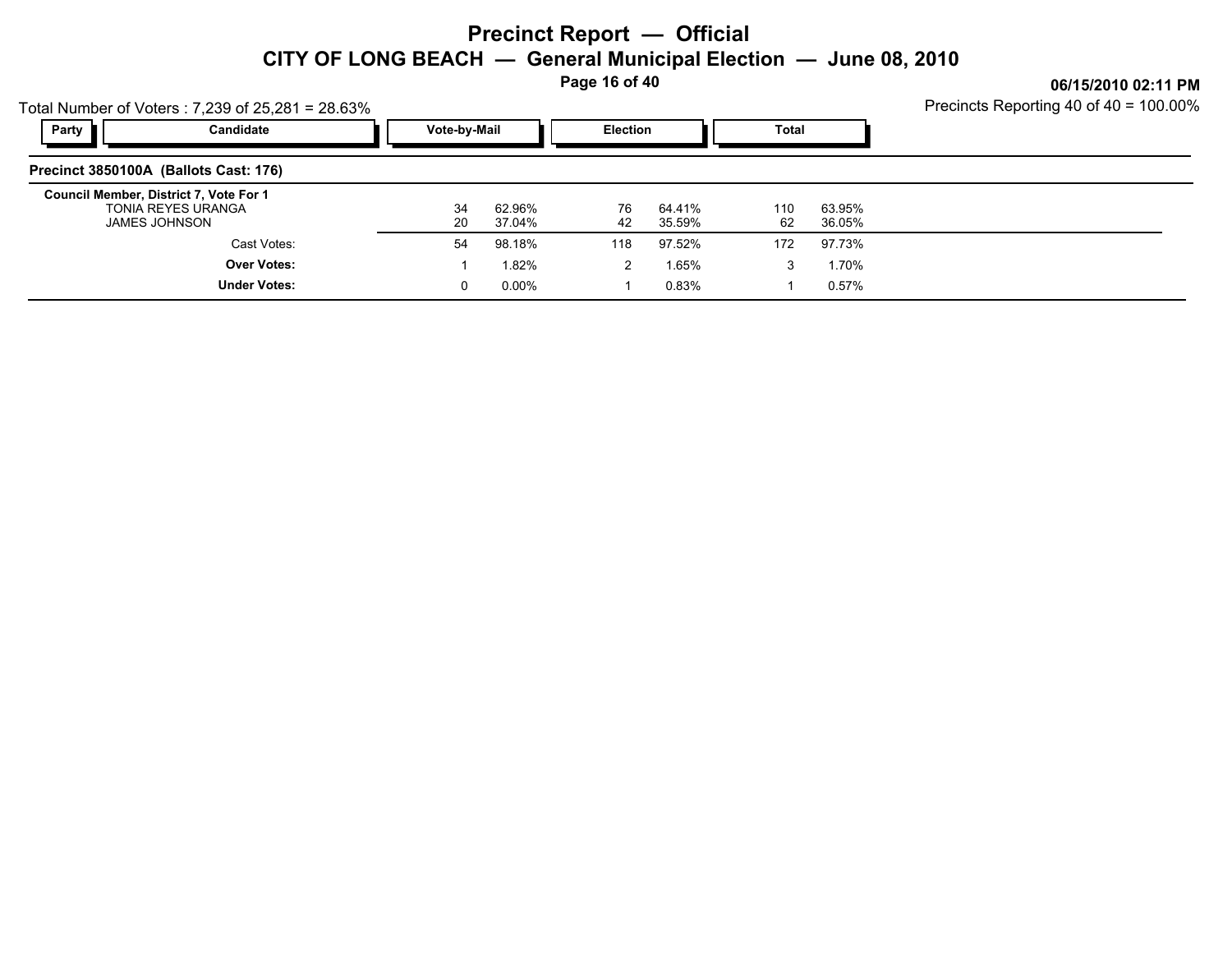**Page 17 of 40**

| Party<br>Candidate<br>Vote-by-Mail<br>Total<br><b>Election</b>                                                                                                                        | Precincts Reporting 40 of 40 = 100.00% |
|---------------------------------------------------------------------------------------------------------------------------------------------------------------------------------------|----------------------------------------|
|                                                                                                                                                                                       |                                        |
| Precinct 3850101A (Ballots Cast: 207)                                                                                                                                                 |                                        |
| Council Member, District 7, Vote For 1<br><b>TONIA REYES URANGA</b><br>66.20%<br>93<br>69.31%<br>47<br>70.99%<br>140<br>62<br>JAMES JOHNSON<br>38<br>29.01%<br>30.69%<br>24<br>33.80% |                                        |
| 98.61%<br>97.58%<br>Cast Votes:<br>97.04%<br>202<br>71<br>131                                                                                                                         |                                        |
| <b>Over Votes:</b><br>1.39%<br>1.48%<br>1.45%<br>2<br>3                                                                                                                               |                                        |
| <b>Under Votes:</b><br>1.48%<br>0.97%<br>$0.00\%$<br>2<br>0<br>2                                                                                                                      |                                        |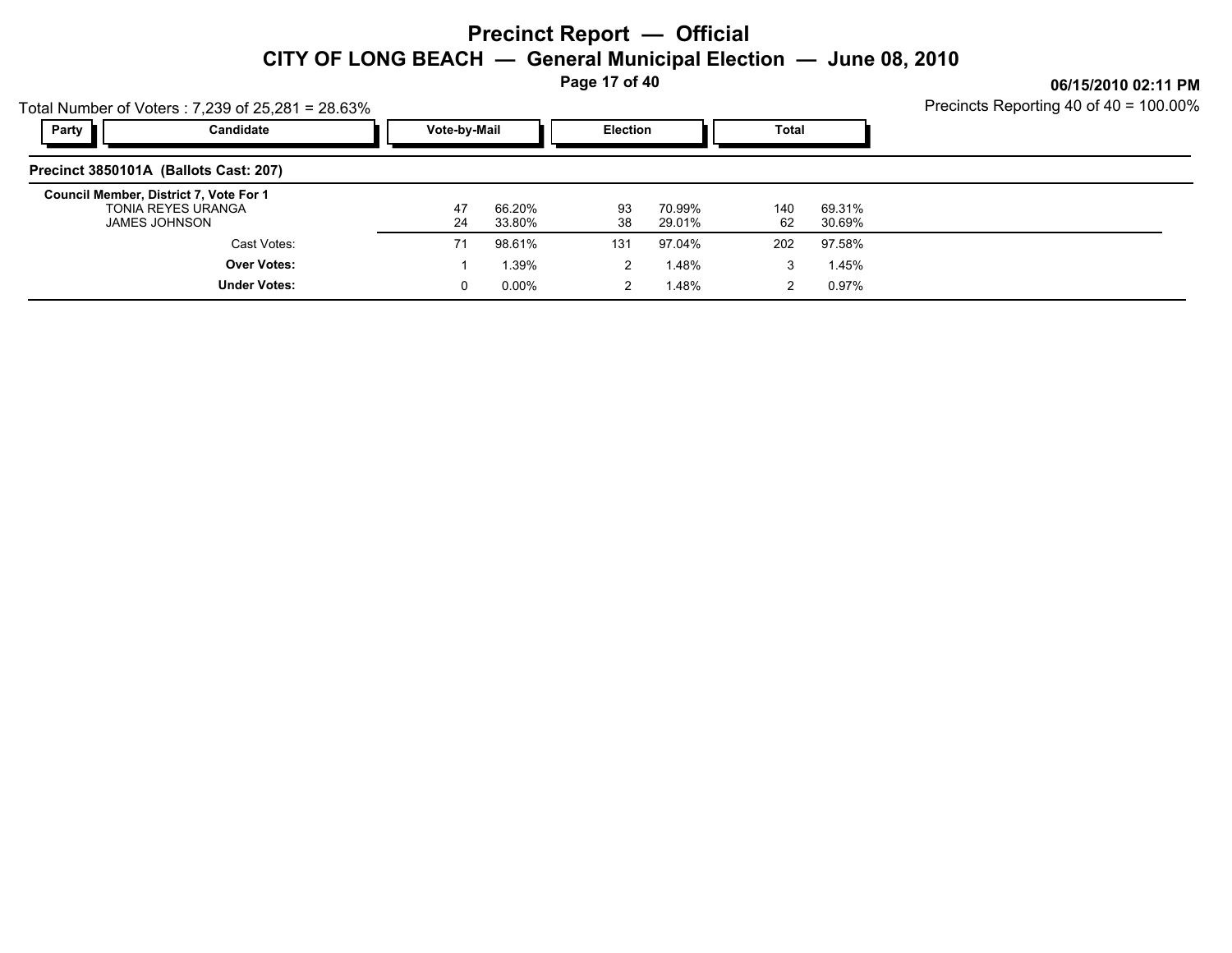**Page 18 of 40**

**06/15/2010 02:11 PM**

| Total Number of Voters: 7,239 of 25,281 = 28.63% |  |
|--------------------------------------------------|--|
|                                                  |  |

| Party<br>Candidate                                                                   | Vote-by-Mail |                  | <b>Election</b> |                  | Total      |                  |  |
|--------------------------------------------------------------------------------------|--------------|------------------|-----------------|------------------|------------|------------------|--|
| Precinct 3850103A (Ballots Cast: 231)                                                |              |                  |                 |                  |            |                  |  |
| Council Member, District 7, Vote For 1<br>TONIA REYES URANGA<br><b>JAMES JOHNSON</b> | 31<br>43     | 41.89%<br>58.11% | 92<br>60        | 60.53%<br>39.47% | 123<br>103 | 54.42%<br>45.58% |  |
| Cast Votes:                                                                          | 74           | 98.67%           | 152             | 97.44%           | 226        | 97.84%           |  |
| <b>Over Votes:</b>                                                                   |              | 1.33%            | 4               | 2.56%            | 5          | 2.16%            |  |
| <b>Under Votes:</b>                                                                  | 0            | $0.00\%$         | 0               | 0.00%            | 0          | 0.00%            |  |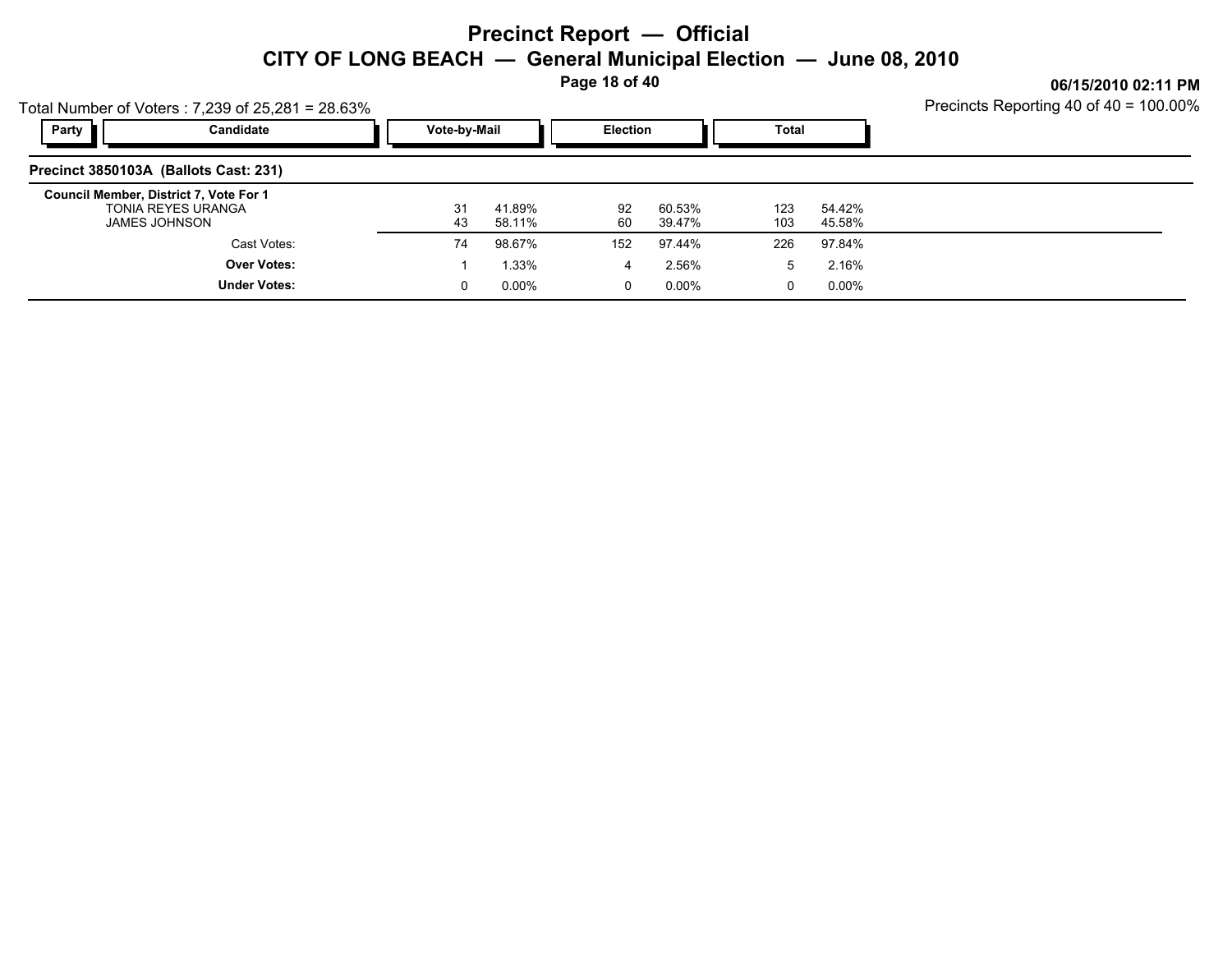**Page 19 of 40**

**06/15/2010 02:11 PM**

| Total Number of Voters: 7,239 of 25,281 = 28.63% |  |
|--------------------------------------------------|--|
|                                                  |  |

| Candidate<br>Party                                                            | Vote-by-Mail           | <b>Election</b>        | Total                  |  |
|-------------------------------------------------------------------------------|------------------------|------------------------|------------------------|--|
| Precinct 3850103B (Ballots Cast: 0)                                           |                        |                        |                        |  |
| Council Member, District 7, Vote For 1<br>TONIA REYES URANGA<br>JAMES JOHNSON | $0.00\%$<br>0<br>0.00% | $0.00\%$<br>Ü<br>0.00% | $0.00\%$<br>0<br>0.00% |  |
| Cast Votes:                                                                   | $0.00\%$<br>0          | $0.00\%$<br>υ          | $0.00\%$<br>0          |  |
| <b>Over Votes:</b>                                                            | $0.00\%$<br>0          | $0.00\%$<br>U          | $0.00\%$<br>0          |  |
| <b>Under Votes:</b>                                                           | $0.00\%$<br>0          | 0.00%<br>U             | $0.00\%$<br>0          |  |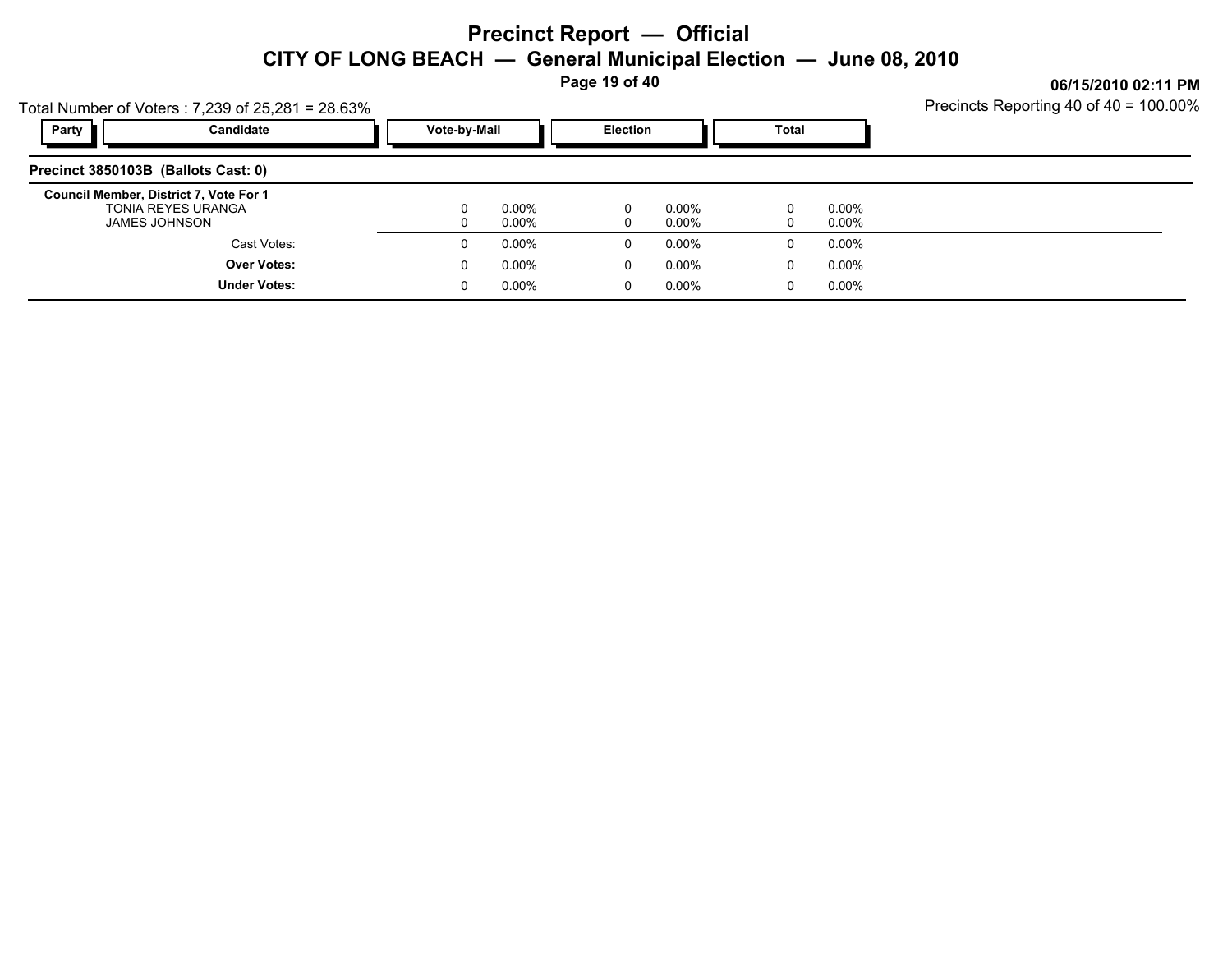**Page 20 of 40**

|       | Total Number of Voters: 7,239 of 25,281 = 28.63%                                     | 0.97197201004.11100<br>Precincts Reporting 40 of 40 = 100.00% |                  |                 |                  |            |                  |  |
|-------|--------------------------------------------------------------------------------------|---------------------------------------------------------------|------------------|-----------------|------------------|------------|------------------|--|
| Party | Candidate                                                                            | Vote-by-Mail                                                  |                  | <b>Election</b> |                  | Total      |                  |  |
|       | Precinct 3850120A (Ballots Cast: 239)                                                |                                                               |                  |                 |                  |            |                  |  |
|       | Council Member, District 7, Vote For 1<br><b>TONIA REYES URANGA</b><br>JAMES JOHNSON | 46<br>51                                                      | 47.42%<br>52.58% | 76<br>65        | 53.90%<br>46.10% | 122<br>116 | 51.26%<br>48.74% |  |
|       | Cast Votes:                                                                          | 97                                                            | 100.00%          | 141             | 99.30%           | 238        | 99.58%           |  |
|       | <b>Over Votes:</b>                                                                   | 0                                                             | $0.00\%$         | 0               | 0.00%            | 0          | 0.00%            |  |
|       | <b>Under Votes:</b>                                                                  | 0                                                             | $0.00\%$         |                 | 0.70%            |            | 0.42%            |  |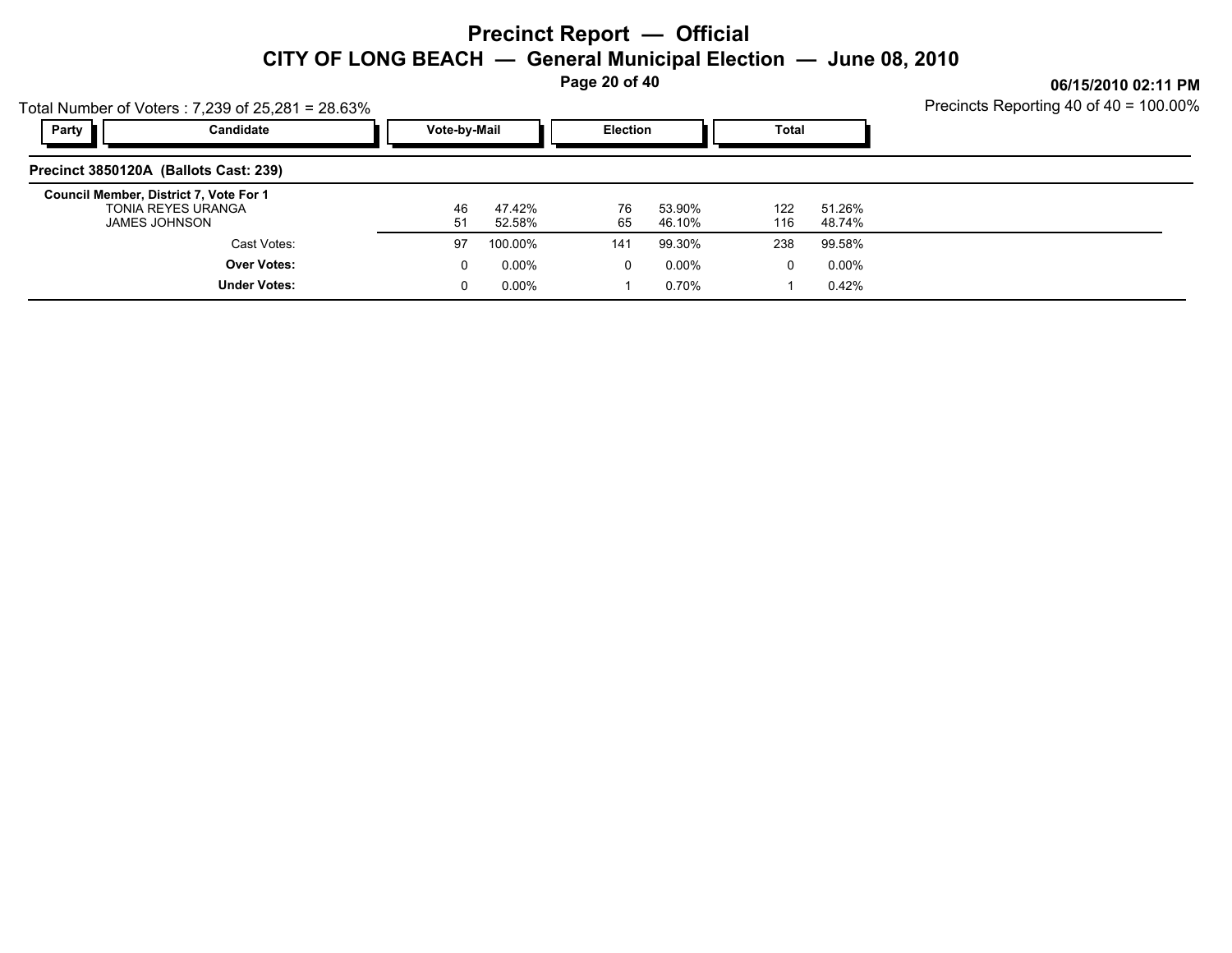**Page 21 of 40**

**06/15/2010 02:11 PM**

| Total Number of Voters: 7,239 of 25,281 = 28.63% |  |
|--------------------------------------------------|--|
|                                                  |  |

| Party<br>Candidate                                                                   | Vote-by-Mail |                  | Election |                  | <b>Total</b> |                  |  |
|--------------------------------------------------------------------------------------|--------------|------------------|----------|------------------|--------------|------------------|--|
| Precinct 3850120B (Ballots Cast: 203)                                                |              |                  |          |                  |              |                  |  |
| Council Member, District 7, Vote For 1<br>TONIA REYES URANGA<br><b>JAMES JOHNSON</b> | 35<br>67     | 34.31%<br>65.69% | 55<br>46 | 54.46%<br>45.54% | 90<br>113    | 44.33%<br>55.67% |  |
| Cast Votes:                                                                          | 102          | 100.00%          | 101      | 100.00%          | 203          | 100.00%          |  |
| <b>Over Votes:</b>                                                                   |              | $0.00\%$         | 0        | 0.00%            | 0            | $0.00\%$         |  |
| <b>Under Votes:</b>                                                                  |              | $0.00\%$         | 0        | 0.00%            | 0            | $0.00\%$         |  |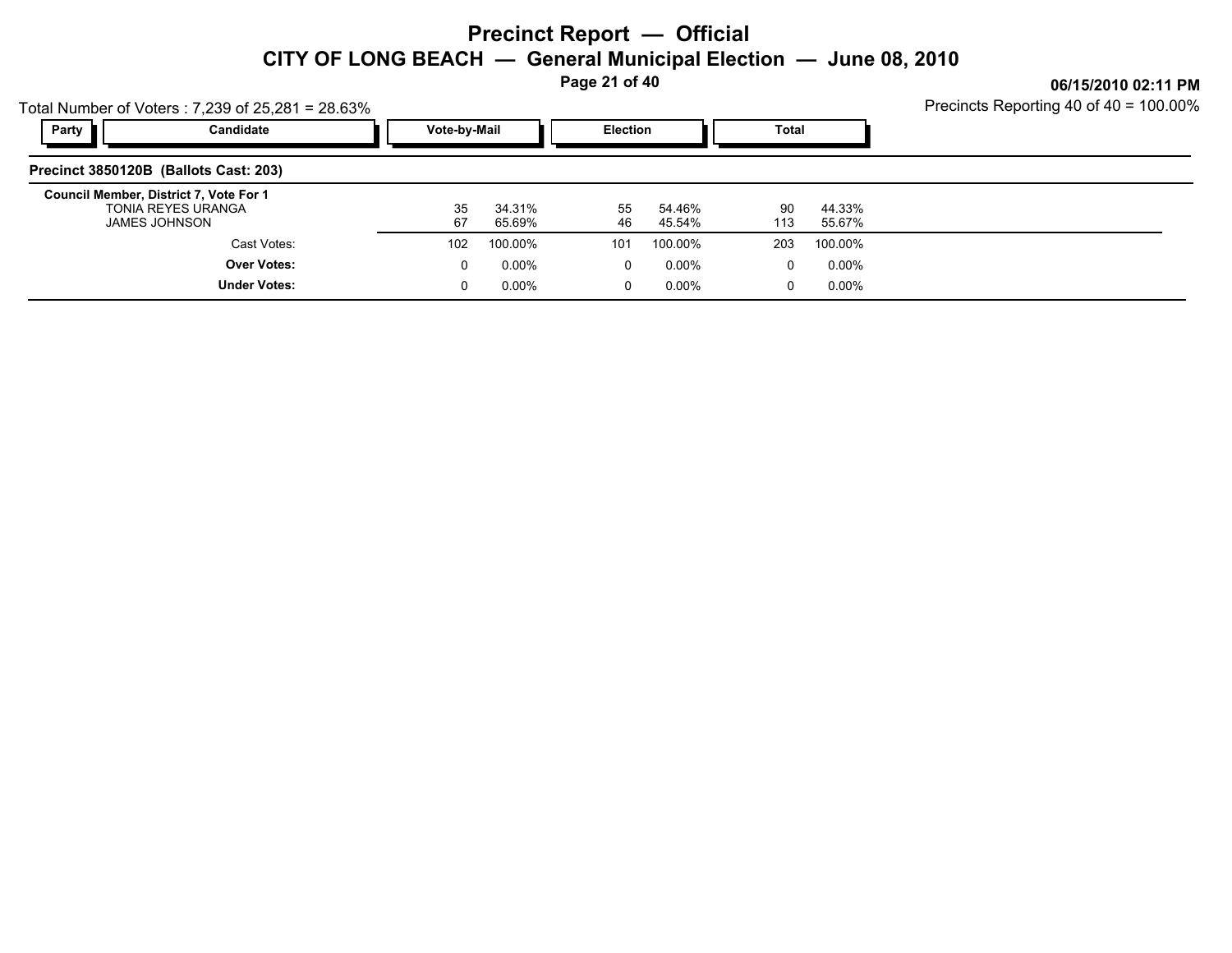**Page 22 of 40**

**06/15/2010 02:11 PM** 40 of 40 = 100.00%

|                                     | Total Number of Voters: 7,239 of 25,281 = 28.63%                              |              |                      |                 |                      |               |                      | <b>Precincts Reporting 4</b> |
|-------------------------------------|-------------------------------------------------------------------------------|--------------|----------------------|-----------------|----------------------|---------------|----------------------|------------------------------|
| Party                               | Candidate                                                                     | Vote-by-Mail |                      | <b>Election</b> |                      | Total         |                      |                              |
| Precinct 3850121A (Ballots Cast: 0) |                                                                               |              |                      |                 |                      |               |                      |                              |
|                                     | Council Member, District 7, Vote For 1<br>TONIA REYES URANGA<br>JAMES JOHNSON |              | $0.00\%$<br>$0.00\%$ |                 | $0.00\%$<br>$0.00\%$ | $\Omega$<br>0 | $0.00\%$<br>$0.00\%$ |                              |
|                                     | Cast Votes:                                                                   | 0            | $0.00\%$             | 0               | $0.00\%$             | 0             | $0.00\%$             |                              |
|                                     | <b>Over Votes:</b>                                                            | 0            | $0.00\%$             | 0               | $0.00\%$             | 0             | $0.00\%$             |                              |
|                                     | <b>Under Votes:</b>                                                           | 0            | $0.00\%$             | 0               | $0.00\%$             | 0             | $0.00\%$             |                              |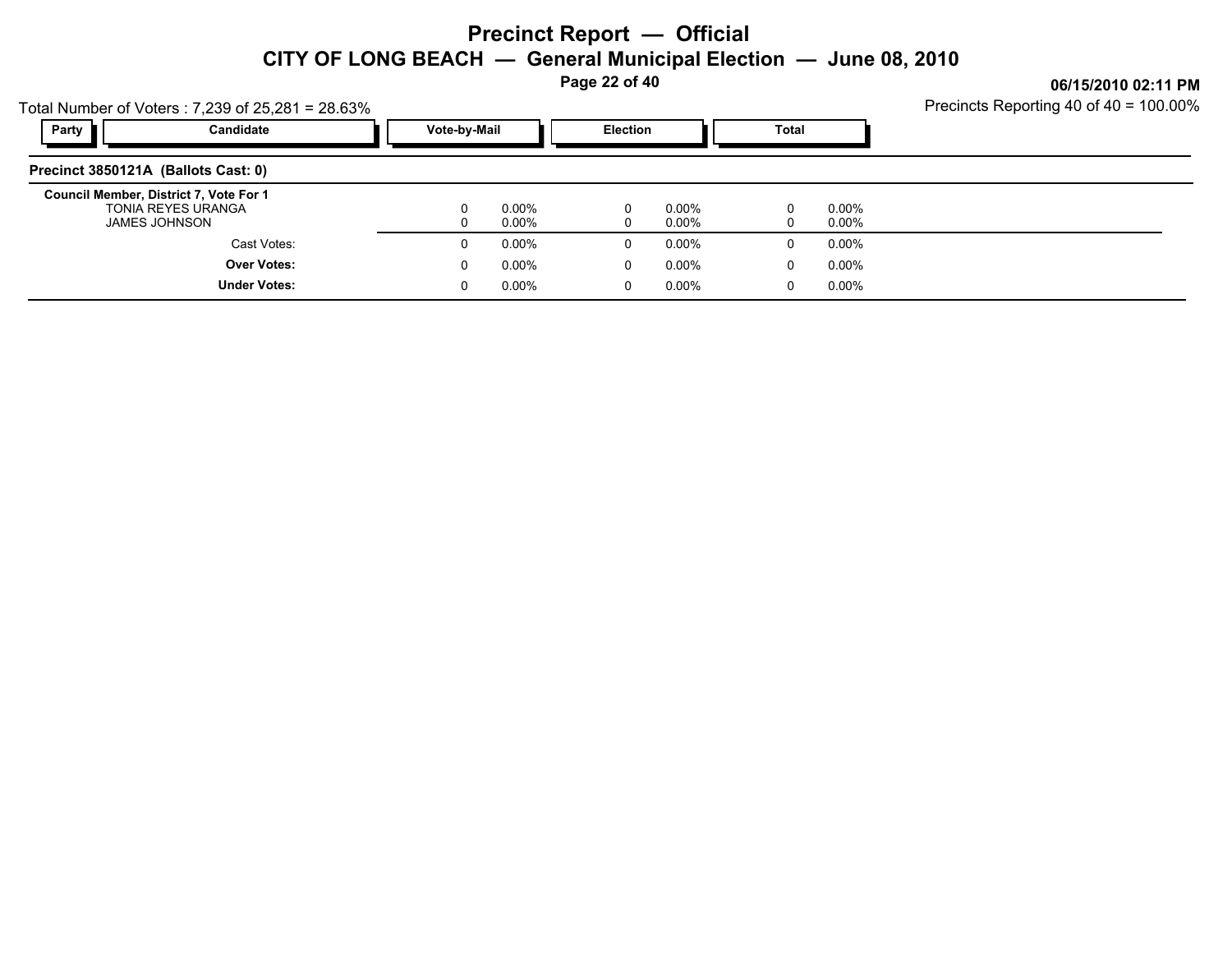**Page 23 of 40**

| Total Number of Voters: 7,239 of 25,281 = 28.63%             | Precincts Reporting 40 of 40 = 100.00% |          |          |          |       |         |  |
|--------------------------------------------------------------|----------------------------------------|----------|----------|----------|-------|---------|--|
| Party<br>Candidate                                           | Vote-by-Mail                           |          | Election |          | Total |         |  |
| Precinct 3850121B (Ballots Cast: 59)                         |                                        |          |          |          |       |         |  |
| Council Member, District 7, Vote For 1<br>TONIA REYES URANGA |                                        | 22.22%   |          | 34.38%   | 17    | 28.81%  |  |
| JAMES JOHNSON                                                | 21                                     | 77.78%   | 21       | 65.63%   | 42    | 71.19%  |  |
| Cast Votes:                                                  | 27                                     | 100.00%  | 32       | 100.00%  | 59    | 100.00% |  |
| <b>Over Votes:</b>                                           | 0                                      | $0.00\%$ | 0        | $0.00\%$ | 0     | 0.00%   |  |
| <b>Under Votes:</b>                                          | 0                                      | $0.00\%$ | 0        | 0.00%    | 0     | 0.00%   |  |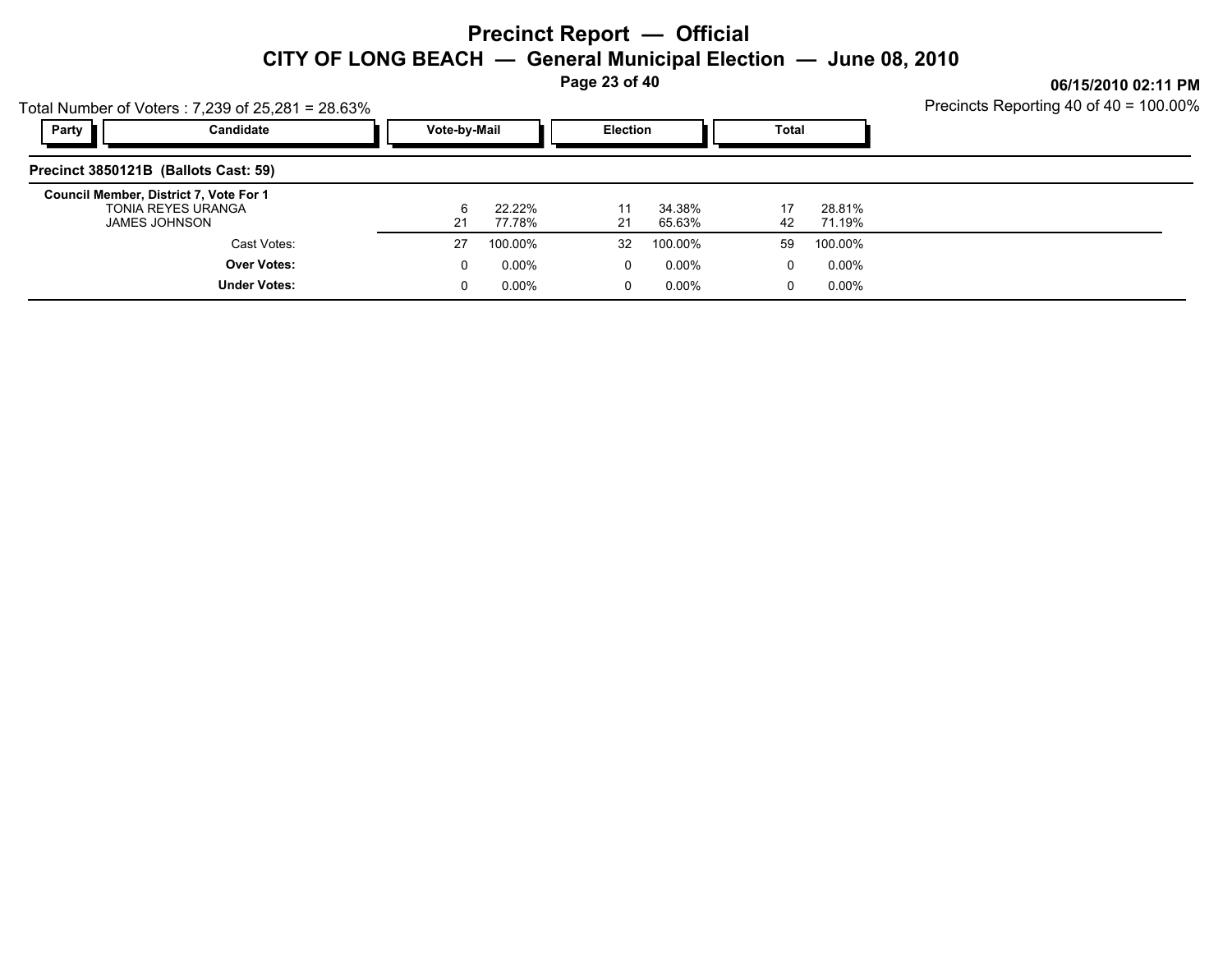**Page 24 of 40**

**06/15/2010 02:11 PM**

| Total Number of Voters: 7,239 of 25,281 = 28.63% |  |
|--------------------------------------------------|--|
|                                                  |  |

| Candidate<br>Party                                                            | Vote-by-Mail |                  | <b>Election</b> |                  | Total     |                  |  |
|-------------------------------------------------------------------------------|--------------|------------------|-----------------|------------------|-----------|------------------|--|
| Precinct 3850124A (Ballots Cast: 195)                                         |              |                  |                 |                  |           |                  |  |
| Council Member, District 7, Vote For 1<br>TONIA REYES URANGA<br>JAMES JOHNSON | 49<br>25     | 66.22%<br>33.78% | 83<br>32        | 72.17%<br>27.83% | 132<br>57 | 69.84%<br>30.16% |  |
| Cast Votes:                                                                   | 74           | 98.67%           | 115             | 95.83%           | 189       | 96.92%           |  |
| <b>Over Votes:</b>                                                            |              | $.33\%$          | 3               | 2.50%            | 4         | 2.05%            |  |
| <b>Under Votes:</b>                                                           | 0            | $0.00\%$         |                 | 1.67%            |           | 1.03%            |  |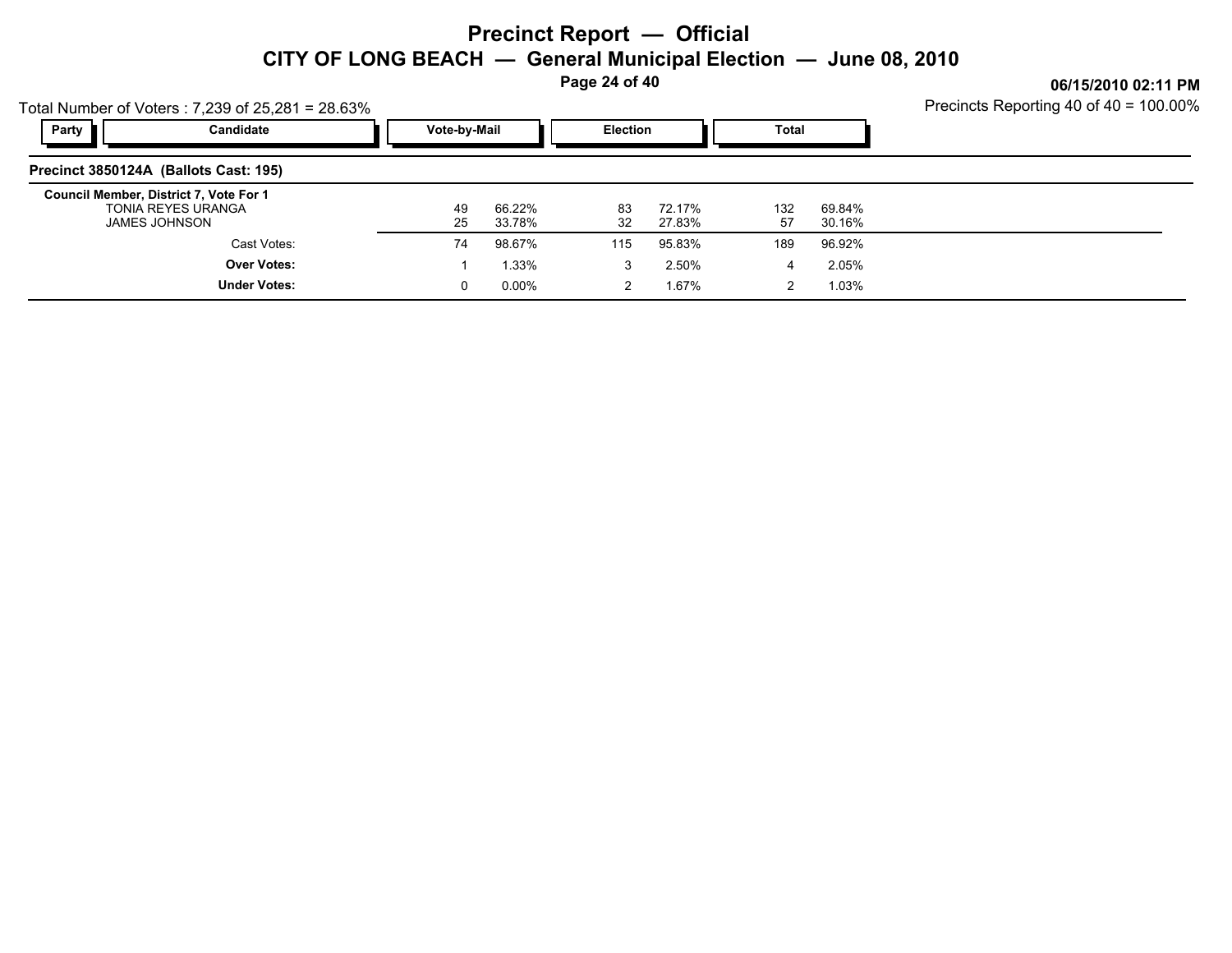**Page 25 of 40**

**06/15/2010 02:11 PM**

| Total Number of Voters: 7,239 of 25,281 = 28.63% |  |
|--------------------------------------------------|--|
|                                                  |  |

| Party                                 | Candidate                                                                     |  | Vote-by-Mail |                  | <b>Election</b> |                  | <b>Total</b> |                  |  |
|---------------------------------------|-------------------------------------------------------------------------------|--|--------------|------------------|-----------------|------------------|--------------|------------------|--|
| Precinct 3850173A (Ballots Cast: 111) |                                                                               |  |              |                  |                 |                  |              |                  |  |
|                                       | Council Member, District 7, Vote For 1<br>TONIA REYES URANGA<br>JAMES JOHNSON |  | 26           | 33.33%<br>66.67% | 32<br>40        | 44.44%<br>55.56% | 45<br>66     | 40.54%<br>59.46% |  |
|                                       | Cast Votes:                                                                   |  | 39           | 100.00%          | 72              | 100.00%          | 111          | 100.00%          |  |
|                                       | <b>Over Votes:</b>                                                            |  | 0            | 0.00%            | 0               | 0.00%            | 0            | 0.00%            |  |
|                                       | <b>Under Votes:</b>                                                           |  |              | 0.00%            | 0               | $0.00\%$         | 0            | $0.00\%$         |  |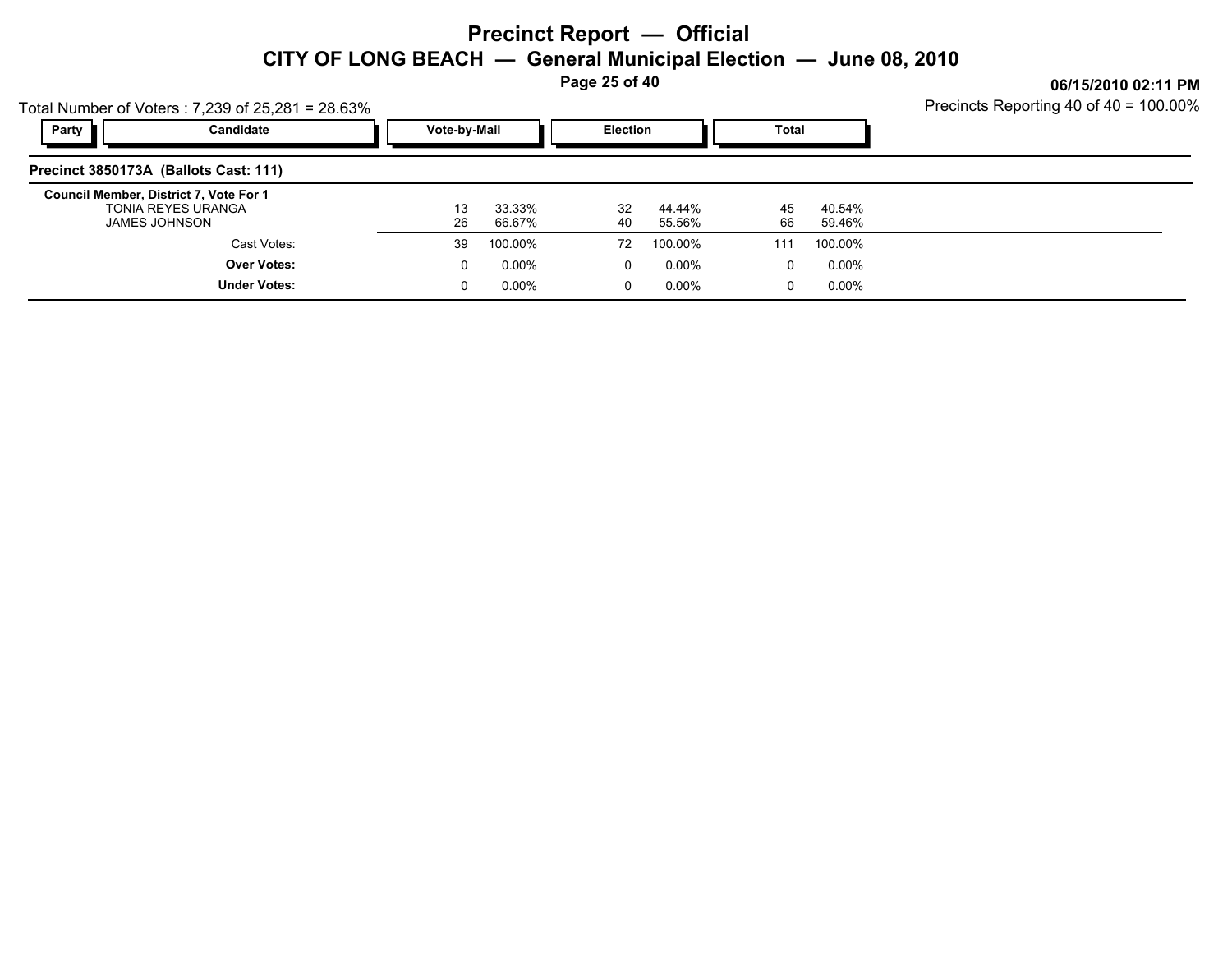**Page 26 of 40**

0 0.00%

 $0.00\%$  0.00% 0.00% 0.00% 0.00% 0.00% 0.00% 0.00% 0.00% 0.00% 0.00% 0.00% 0.00% 0.00% 0.00% 0.00% 0.00% 0.00% 0.00% 0.00% 0.00% 0.00% 0.00% 0.00% 0.00% 0.00% 0.00% 0.00% 0.00% 0.00% 0.00% 0.00% 0.00% 0.00% 0.00% 0.00% 0.

0 0.00%

**06/15/2010 02:11 PM**

|                                        | Total Number of Voters: 7,239 of 25,281 = 28.63% | Precincts Reporting 40 of 40 = 100.00% |                  |                 |                  |           |                  |  |
|----------------------------------------|--------------------------------------------------|----------------------------------------|------------------|-----------------|------------------|-----------|------------------|--|
| Party                                  | Candidate                                        | Vote-by-Mail                           |                  | <b>Election</b> |                  | Total     |                  |  |
| Precinct 3850190A (Ballots Cast: 156)  |                                                  |                                        |                  |                 |                  |           |                  |  |
| Council Member, District 7, Vote For 1 | TONIA REYES URANGA<br>JAMES JOHNSON              | 32<br>22                               | 59.26%<br>40.74% | 80<br>22        | 78.43%<br>21.57% | 112<br>44 | 71.79%<br>28.21% |  |
|                                        | Cast Votes:                                      | -54                                    | 100.00%          | 102             | 100.00%          | 156       | 100.00%          |  |
|                                        | <b>Over Votes:</b>                               | 0                                      | $0.00\%$         |                 | $0.00\%$         |           | $0.00\%$         |  |

0 0.00%

**Under Votes:**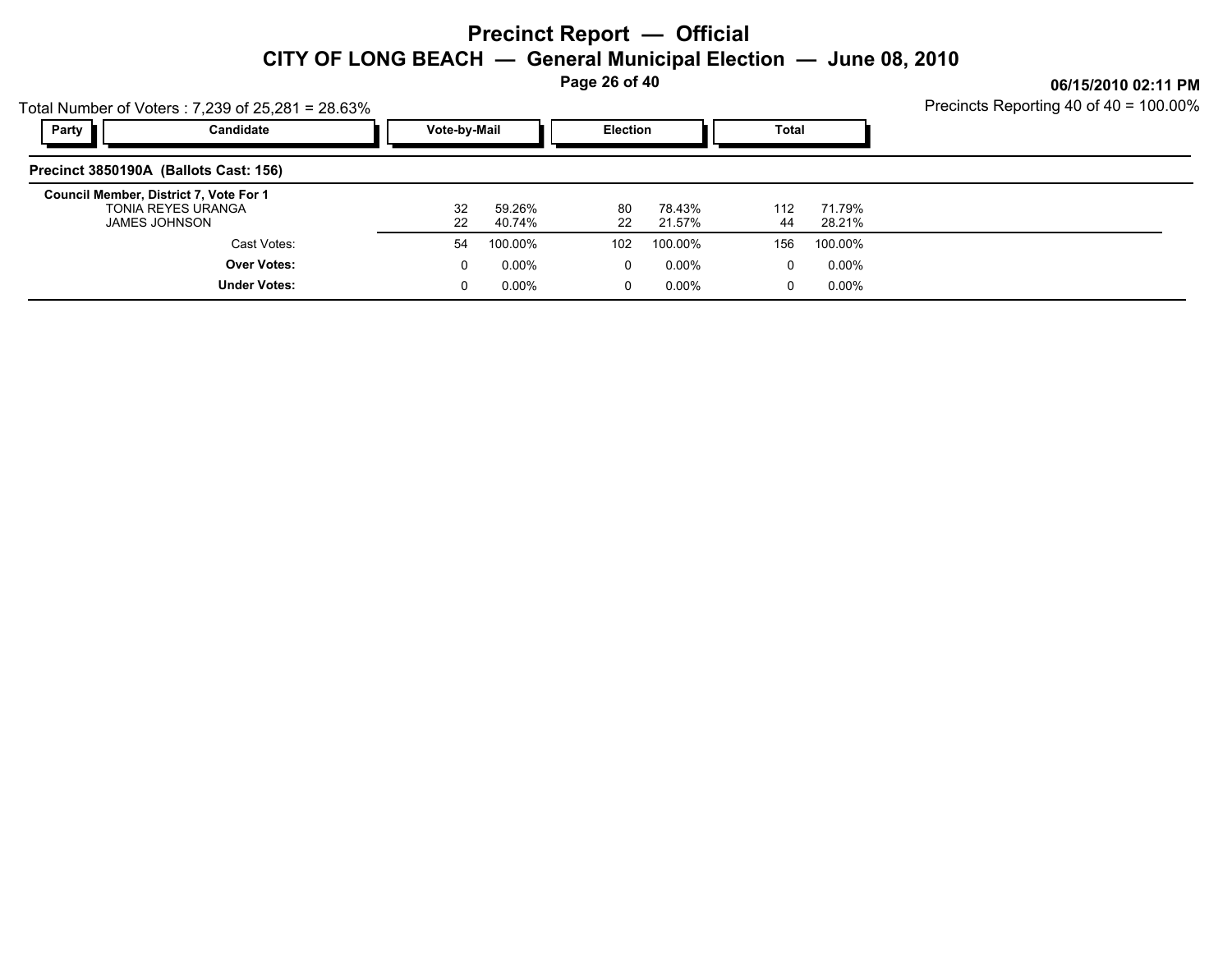**Page 27 of 40**

**06/15/2010 02:11 PM**

| Total Number of Voters: 7,239 of 25,281 = 28.63% |  |
|--------------------------------------------------|--|
|                                                  |  |

| Party<br>Candidate                                                            | Vote-by-Mail |                  | <b>Election</b> |                  | Total    |                  |  |
|-------------------------------------------------------------------------------|--------------|------------------|-----------------|------------------|----------|------------------|--|
| Precinct 3850240A (Ballots Cast: 89)                                          |              |                  |                 |                  |          |                  |  |
| Council Member, District 7, Vote For 1<br>TONIA REYES URANGA<br>JAMES JOHNSON | 13<br>27     | 32.50%<br>67.50% | 25<br>22        | 53.19%<br>46.81% | 38<br>49 | 43.68%<br>56.32% |  |
| Cast Votes:                                                                   | 40           | 95.24%           | 47              | 100.00%          | 87       | 97.75%           |  |
| <b>Over Votes:</b>                                                            |              | 2.38%            | 0               | 0.00%            |          | 1.12%            |  |
| <b>Under Votes:</b>                                                           |              | 2.38%            | 0               | 0.00%            |          | 1.12%            |  |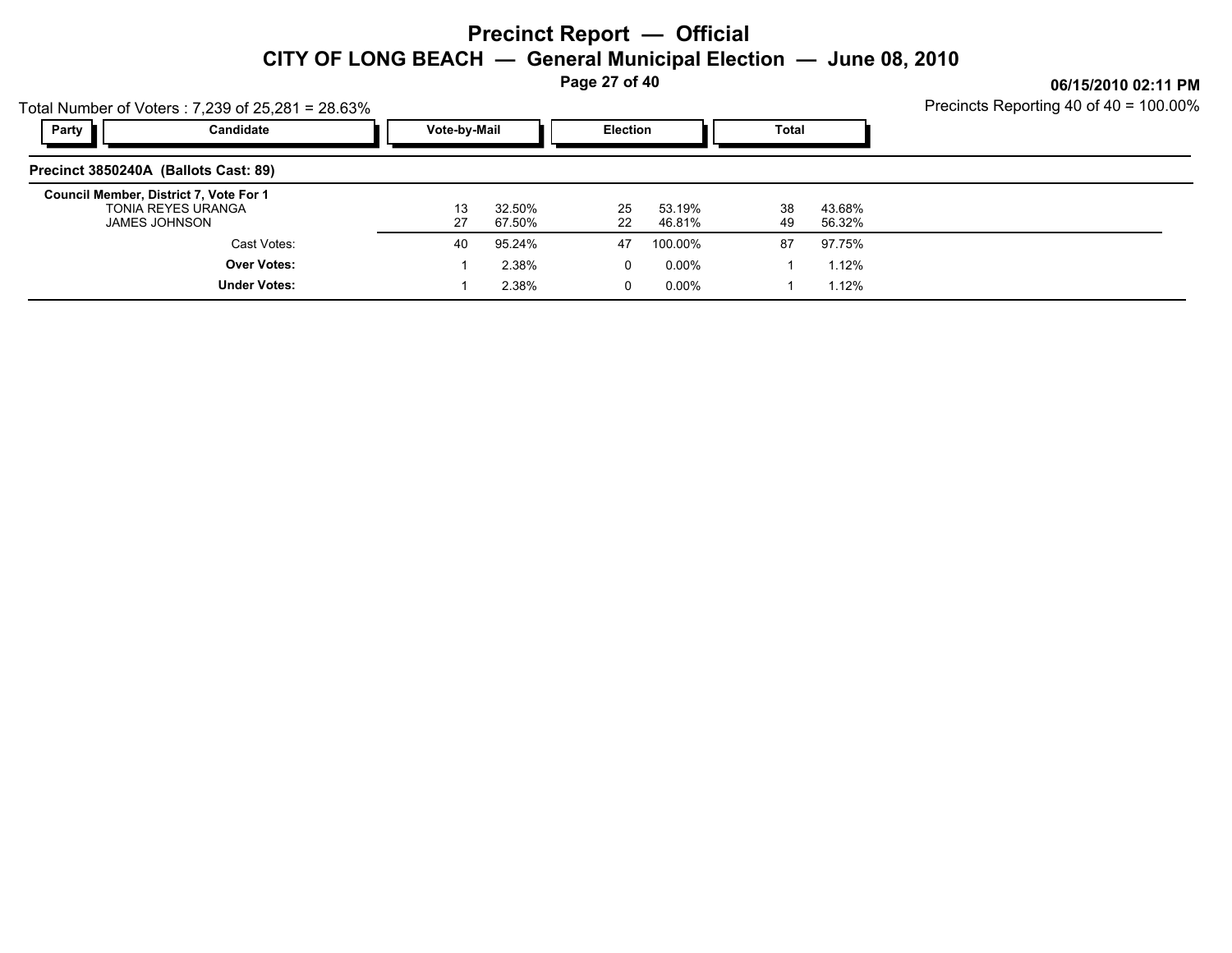**Page 28 of 40**

**06/15/2010 02:11 PM**

| Total Number of Voters: 7,239 of 25,281 = 28.63% |  |
|--------------------------------------------------|--|
|                                                  |  |

| Party<br>Candidate                                                            | Vote-by-Mail |                  | <b>Election</b> |                  | <b>Total</b> |                  |  |
|-------------------------------------------------------------------------------|--------------|------------------|-----------------|------------------|--------------|------------------|--|
| Precinct 3850323A (Ballots Cast: 48)                                          |              |                  |                 |                  |              |                  |  |
| Council Member, District 7, Vote For 1<br>TONIA REYES URANGA<br>JAMES JOHNSON | 10           | 52.63%<br>47.37% | 15<br>13        | 53.57%<br>46.43% | 25<br>22     | 53.19%<br>46.81% |  |
| Cast Votes:                                                                   | 19           | 100.00%          | 28              | 96.55%           | 47           | 97.92%           |  |
| <b>Over Votes:</b>                                                            | 0            | $0.00\%$         | 0               | 0.00%            | 0            | $0.00\%$         |  |
| <b>Under Votes:</b>                                                           |              | $0.00\%$         |                 | 3.45%            |              | 2.08%            |  |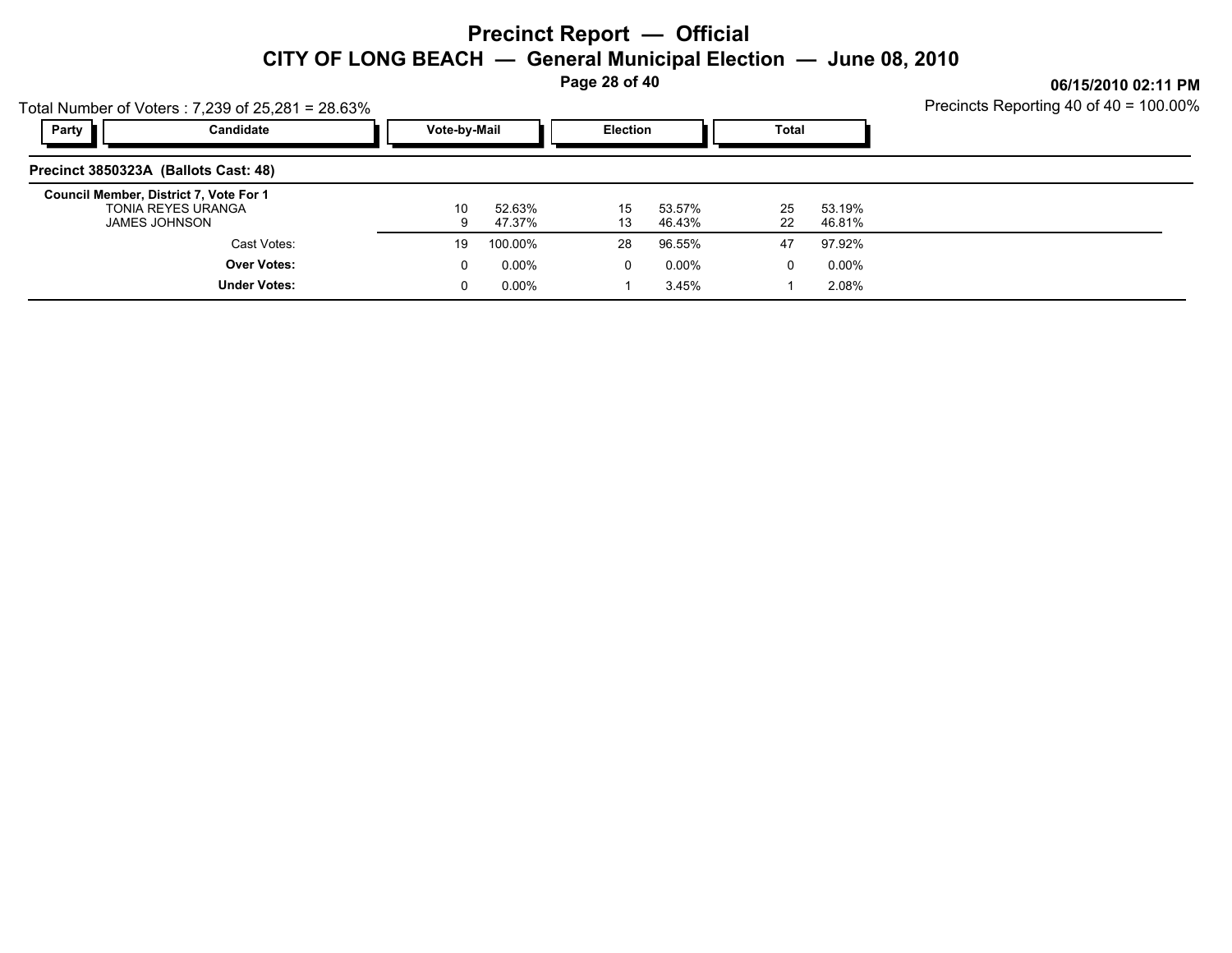**Page 29 of 40**

|       | Total Number of Voters: 7,239 of 25,281 = 28.63%                              |              | Precincts Reporting 40 of 40 = 100.00% |          |                  |           |                   |  |
|-------|-------------------------------------------------------------------------------|--------------|----------------------------------------|----------|------------------|-----------|-------------------|--|
| Party | Candidate                                                                     | Vote-by-Mail |                                        |          | <b>Election</b>  |           | Total             |  |
|       | Precinct 3850333A (Ballots Cast: 216)                                         |              |                                        |          |                  |           |                   |  |
|       | Council Member, District 7, Vote For 1<br>TONIA REYES URANGA<br>JAMES JOHNSON | 46<br>37     | 55.42%<br>44.58%                       | 85<br>45 | 65.38%<br>34.62% | 131<br>82 | 61.50%<br>38.50%  |  |
|       | Cast Votes:                                                                   | 83           | 98.81%                                 | 130      | 98.48%           | 213       | 98.61%            |  |
|       | <b>Over Votes:</b><br><b>Under Votes:</b>                                     |              | $0.00\%$<br>l.19%                      | 0<br>2   | 0.00%<br>1.52%   | 0<br>3    | $0.00\%$<br>1.39% |  |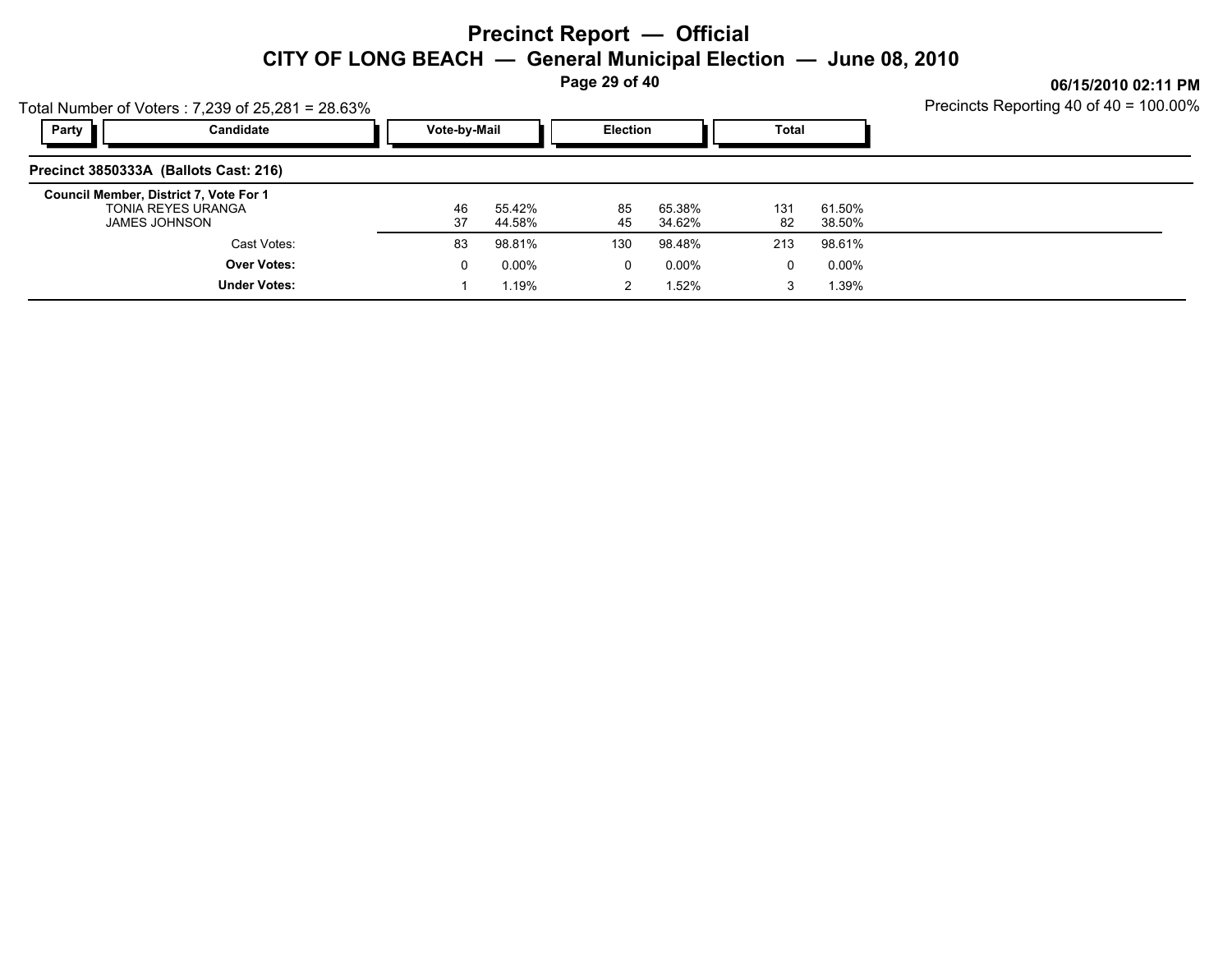**Page 30 of 40**

**06/15/2010 02:11 PM**

Total Number of Voters : 7,239 of 25,281 = 28.63%

| Party<br>Candidate                                                            | Vote-by-Mail |                  | <b>Election</b> |                  | Total     |                  |  |
|-------------------------------------------------------------------------------|--------------|------------------|-----------------|------------------|-----------|------------------|--|
| Precinct 3850384A (Ballots Cast: 214)                                         |              |                  |                 |                  |           |                  |  |
| Council Member, District 7, Vote For 1<br>TONIA REYES URANGA<br>JAMES JOHNSON | 24<br>52     | 31.58%<br>68.42% | 73<br>62        | 54.07%<br>45.93% | 97<br>114 | 45.97%<br>54.03% |  |
| Cast Votes:                                                                   | 76           | 98.70%           | 135             | 98.54%           | 211       | 98.60%           |  |
| <b>Over Votes:</b>                                                            |              | 30%،             |                 | 0.73%            | 2         | 0.93%            |  |
| <b>Under Votes:</b>                                                           | 0            | 0.00%            |                 | 0.73%            |           | 0.47%            |  |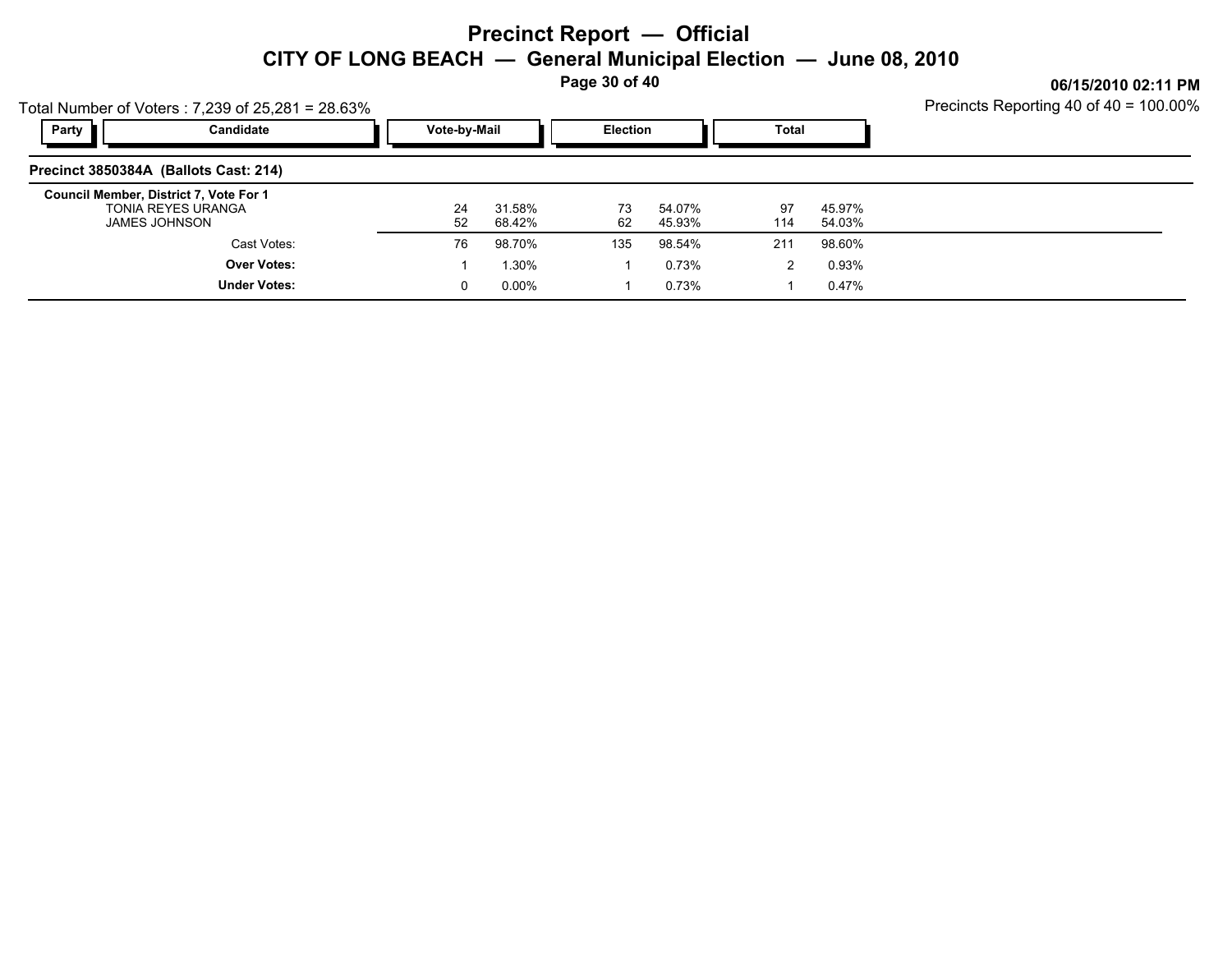**Page 31 of 40**

0 0.00%

 $1.15\%$  0 0.00% 1 0.53%

1 0.53%

**06/15/2010 02:11 PM**

| Total Number of Voters: 7,239 of 25,281 = 28.63%                              | Precincts Reporting 40 of 40 = 100.00% |                  |                 |                  |              |                  |  |
|-------------------------------------------------------------------------------|----------------------------------------|------------------|-----------------|------------------|--------------|------------------|--|
| Party<br>Candidate                                                            | Vote-by-Mail                           |                  | <b>Election</b> |                  | <b>Total</b> |                  |  |
| Precinct 3850517A (Ballots Cast: 188)                                         |                                        |                  |                 |                  |              |                  |  |
| Council Member, District 7, Vote For 1<br>TONIA REYES URANGA<br>JAMES JOHNSON | 25<br>61                               | 29.07%<br>70.93% | 42<br>59        | 41.58%<br>58.42% | 67<br>120    | 35.83%<br>64.17% |  |
| Cast Votes:                                                                   | 86                                     | 98.85%           | 101             | 100.00%          | 187          | 99.47%           |  |
| <b>Over Votes:</b>                                                            | 0                                      | $0.00\%$         |                 | $0.00\%$         |              | $0.00\%$         |  |

1 1.15%

**Under Votes:**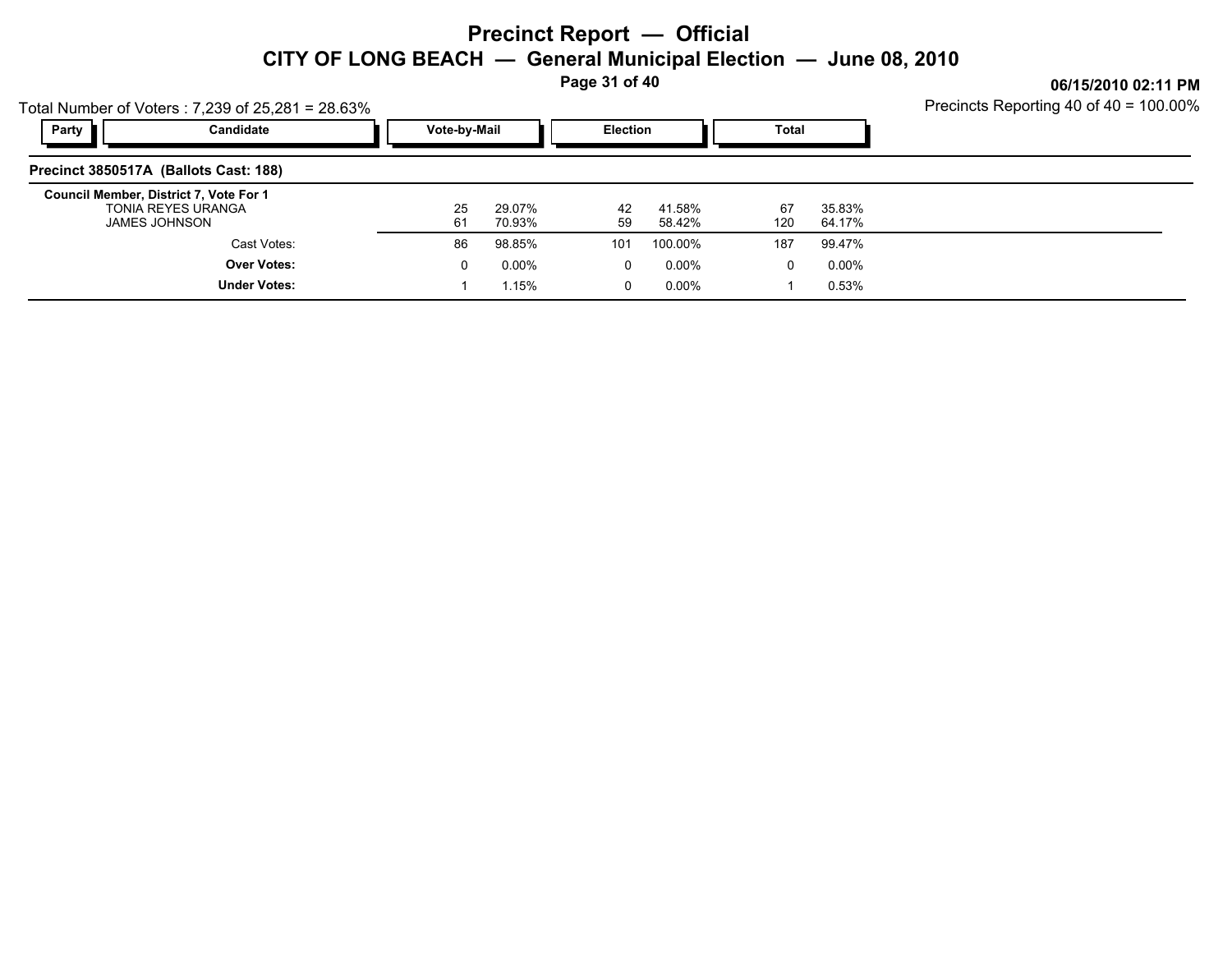**Page 32 of 40**

| Total Number of Voters: 7,239 of 25,281 = 28.63%                              |              | Precincts Reporting 40 of 40 = 100.00% |          |                  |           |                  |  |
|-------------------------------------------------------------------------------|--------------|----------------------------------------|----------|------------------|-----------|------------------|--|
| Party<br>Candidate                                                            | Vote-by-Mail |                                        |          | Election         |           |                  |  |
| Precinct 3850530A (Ballots Cast: 191)                                         |              |                                        |          |                  |           |                  |  |
| Council Member, District 7, Vote For 1<br>TONIA REYES URANGA<br>JAMES JOHNSON | 28<br>53     | 34.57%<br>65.43%                       | 48<br>60 | 44.44%<br>55.56% | 76<br>113 | 40.21%<br>59.79% |  |
| Cast Votes:                                                                   | 81           | 97.59%                                 | 108      | 100.00%          | 189       | 98.95%           |  |
| <b>Over Votes:</b>                                                            |              | 2.41%                                  | 0        | 0.00%            | 2         | 1.05%            |  |
| <b>Under Votes:</b>                                                           | 0            | $0.00\%$                               | 0        | 0.00%            | 0         | 0.00%            |  |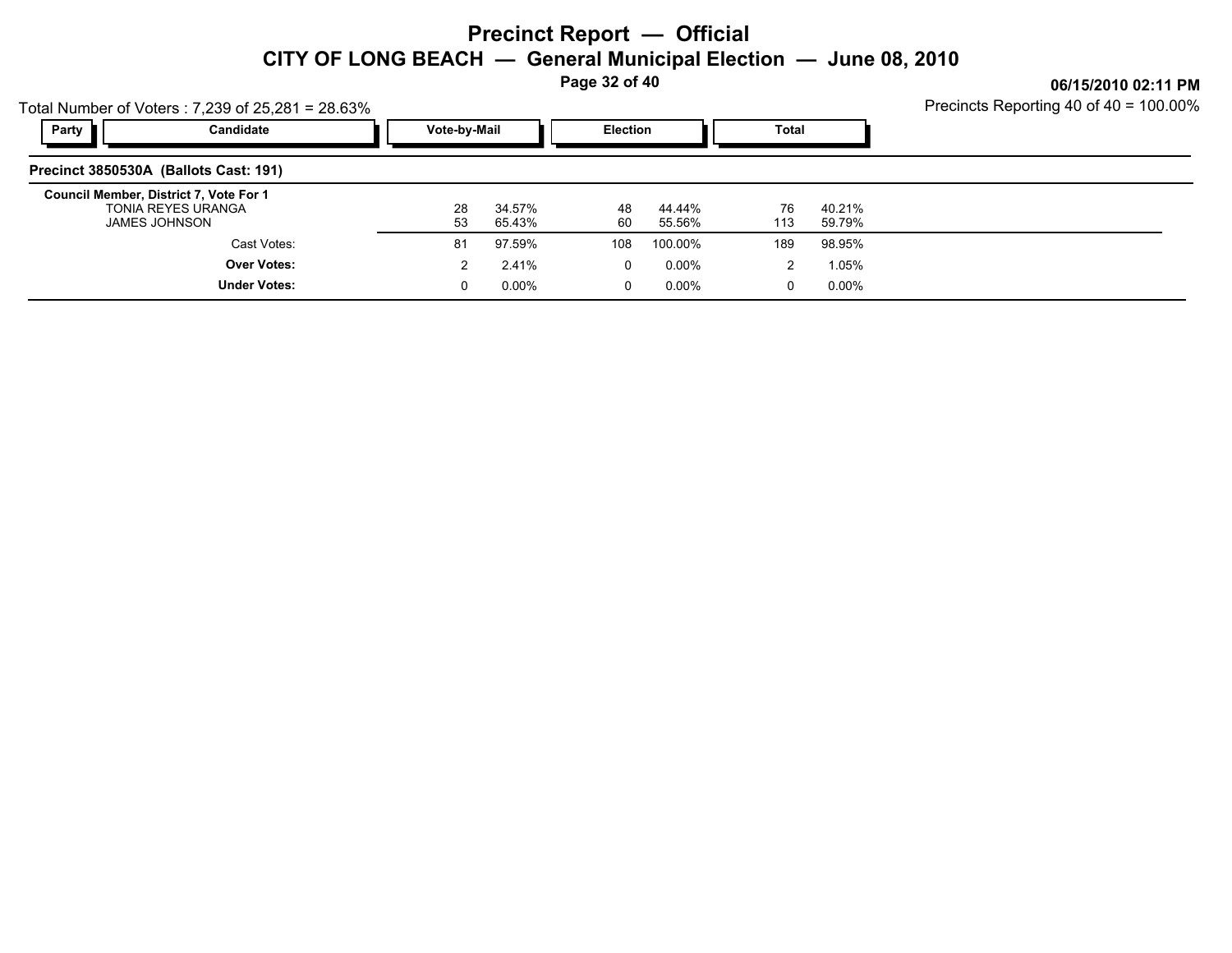**Page 33 of 40**

**06/15/2010 02:11 PM**

| Total Number of Voters: 7,239 of 25,281 = 28.63% |  |
|--------------------------------------------------|--|
|                                                  |  |

| Party<br>Candidate                                                            |                     | Vote-by-Mail |                  | <b>Election</b> |                  | Total     |                  |  |
|-------------------------------------------------------------------------------|---------------------|--------------|------------------|-----------------|------------------|-----------|------------------|--|
| Precinct 3850558A (Ballots Cast: 255)                                         |                     |              |                  |                 |                  |           |                  |  |
| Council Member, District 7, Vote For 1<br>TONIA REYES URANGA<br>JAMES JOHNSON |                     | 35<br>60     | 36.84%<br>63.16% | 58<br>102       | 36.25%<br>63.75% | 93<br>162 | 36.47%<br>63.53% |  |
|                                                                               | Cast Votes:         | 95           | 100.00%          | 160             | 100.00%          | 255       | 100.00%          |  |
|                                                                               | <b>Over Votes:</b>  | 0            | 0.00%            | υ               | $0.00\%$         | 0         | $0.00\%$         |  |
|                                                                               | <b>Under Votes:</b> | 0            | $0.00\%$         | υ               | $0.00\%$         | 0         | $0.00\%$         |  |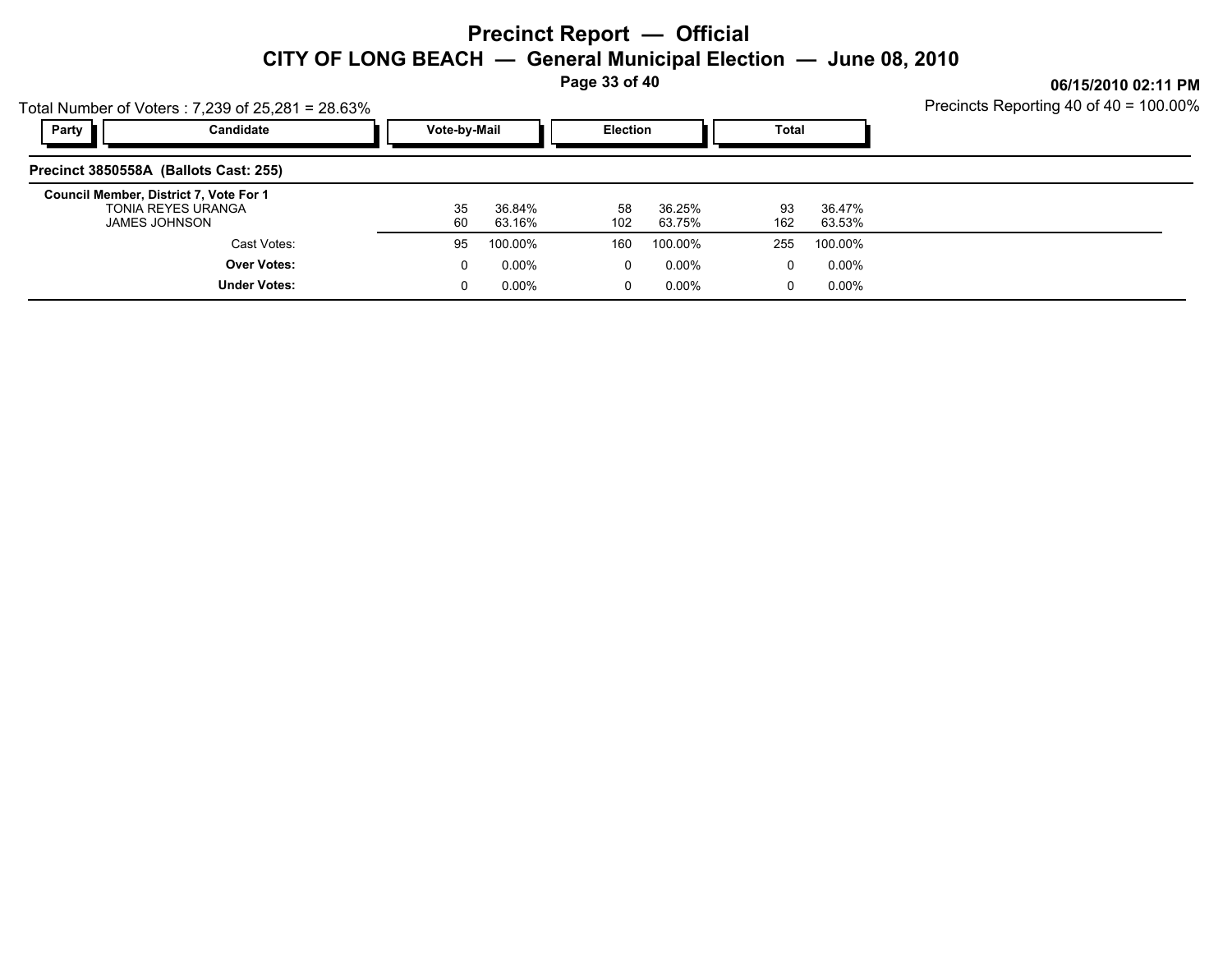**Page 34 of 40**

**06/15/2010 02:11 PM**

| Total Number of Voters: 7,239 of 25,281 = 28.63% |  |
|--------------------------------------------------|--|
|                                                  |  |

| Party<br>Candidate                                                            | Vote-by-Mail |                  | Election |                  | Total      |                  |  |
|-------------------------------------------------------------------------------|--------------|------------------|----------|------------------|------------|------------------|--|
| Precinct 3850559A (Ballots Cast: 279)                                         |              |                  |          |                  |            |                  |  |
| Council Member, District 7, Vote For 1<br>TONIA REYES URANGA<br>JAMES JOHNSON | 45<br>79     | 36.29%<br>63.71% | 72<br>83 | 46.45%<br>53.55% | 117<br>162 | 41.94%<br>58.06% |  |
| Cast Votes:                                                                   | 124          | 100.00%          | 155      | 100.00%          | 279        | 100.00%          |  |
| <b>Over Votes:</b>                                                            |              | $0.00\%$         | 0        | 0.00%            | $\Omega$   | $0.00\%$         |  |
| <b>Under Votes:</b>                                                           |              | $0.00\%$         | 0        | 0.00%            | 0          | $0.00\%$         |  |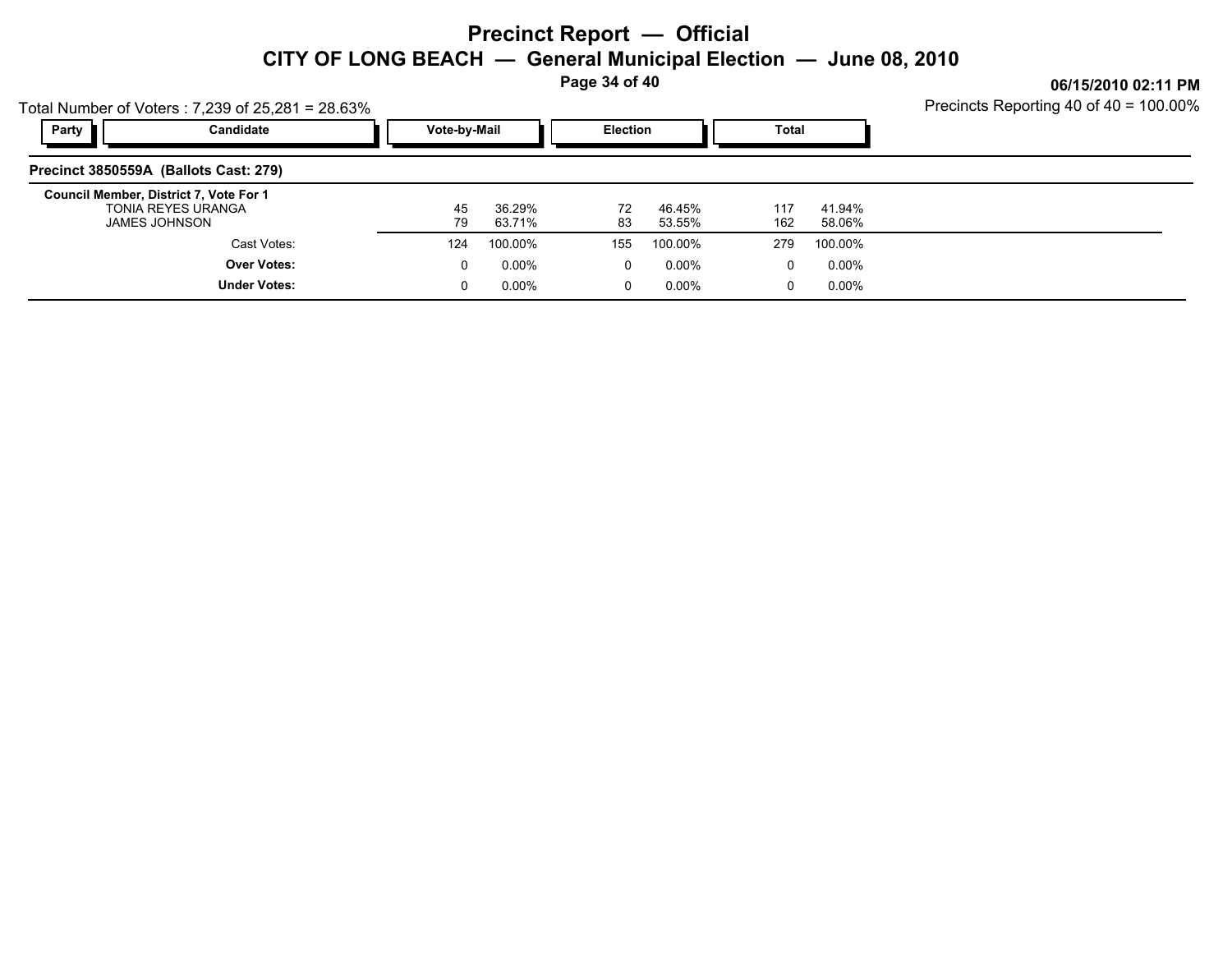**Page 35 of 40**

**06/15/2010 02:11 PM**

Total Number of Voters : 7,239 of 25,281 = 28.63%

| Party<br>Candidate                                                            | Vote-by-Mail |                  | <b>Election</b> |                  | Total     |                  |  |
|-------------------------------------------------------------------------------|--------------|------------------|-----------------|------------------|-----------|------------------|--|
| Precinct 3850564A (Ballots Cast: 188)                                         |              |                  |                 |                  |           |                  |  |
| Council Member, District 7, Vote For 1<br>TONIA REYES URANGA<br>JAMES JOHNSON | 19<br>54     | 26.03%<br>73.97% | 49<br>64        | 43.36%<br>56.64% | 68<br>118 | 36.56%<br>63.44% |  |
| Cast Votes:                                                                   | 73           | 100.00%          | 113             | 98.26%           | 186       | 98.94%           |  |
| <b>Over Votes:</b>                                                            |              | $0.00\%$         |                 | $0.87\%$         |           | 0.53%            |  |
| <b>Under Votes:</b>                                                           |              | $0.00\%$         |                 | 0.87%            |           | 0.53%            |  |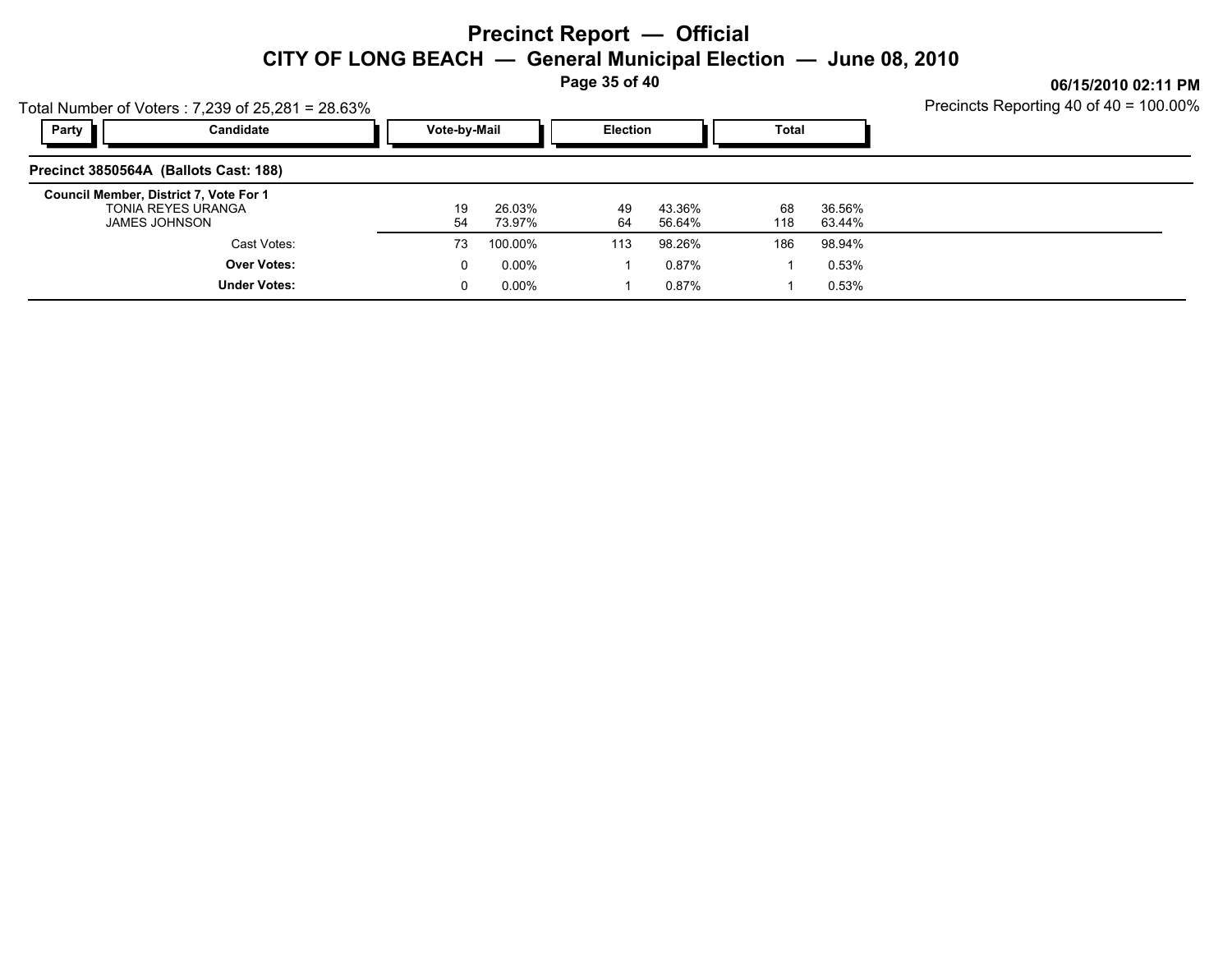**Page 36 of 40**

**06/15/2010 02:11 PM**

| Total Number of Voters: 7,239 of 25,281 = 28.63% |  |
|--------------------------------------------------|--|
|                                                  |  |

| Party<br>Candidate                                                                   | Vote-by-Mail |                  | <b>Election</b> |                  | <b>Total</b> |                  |  |
|--------------------------------------------------------------------------------------|--------------|------------------|-----------------|------------------|--------------|------------------|--|
| Precinct 3850568A (Ballots Cast: 307)                                                |              |                  |                 |                  |              |                  |  |
| Council Member, District 7, Vote For 1<br>TONIA REYES URANGA<br><b>JAMES JOHNSON</b> | 42<br>72     | 36.84%<br>63.16% | 78<br>109       | 41.71%<br>58.29% | 120<br>181   | 39.87%<br>60.13% |  |
| Cast Votes:                                                                          | 114          | 98.28%           | 187             | 97.91%           | 301          | 98.05%           |  |
| <b>Over Votes:</b>                                                                   |              | $0.00\%$         | 3               | 1.57%            | 3            | 0.98%            |  |
| <b>Under Votes:</b>                                                                  |              | .72%             |                 | 0.52%            | 3            | 0.98%            |  |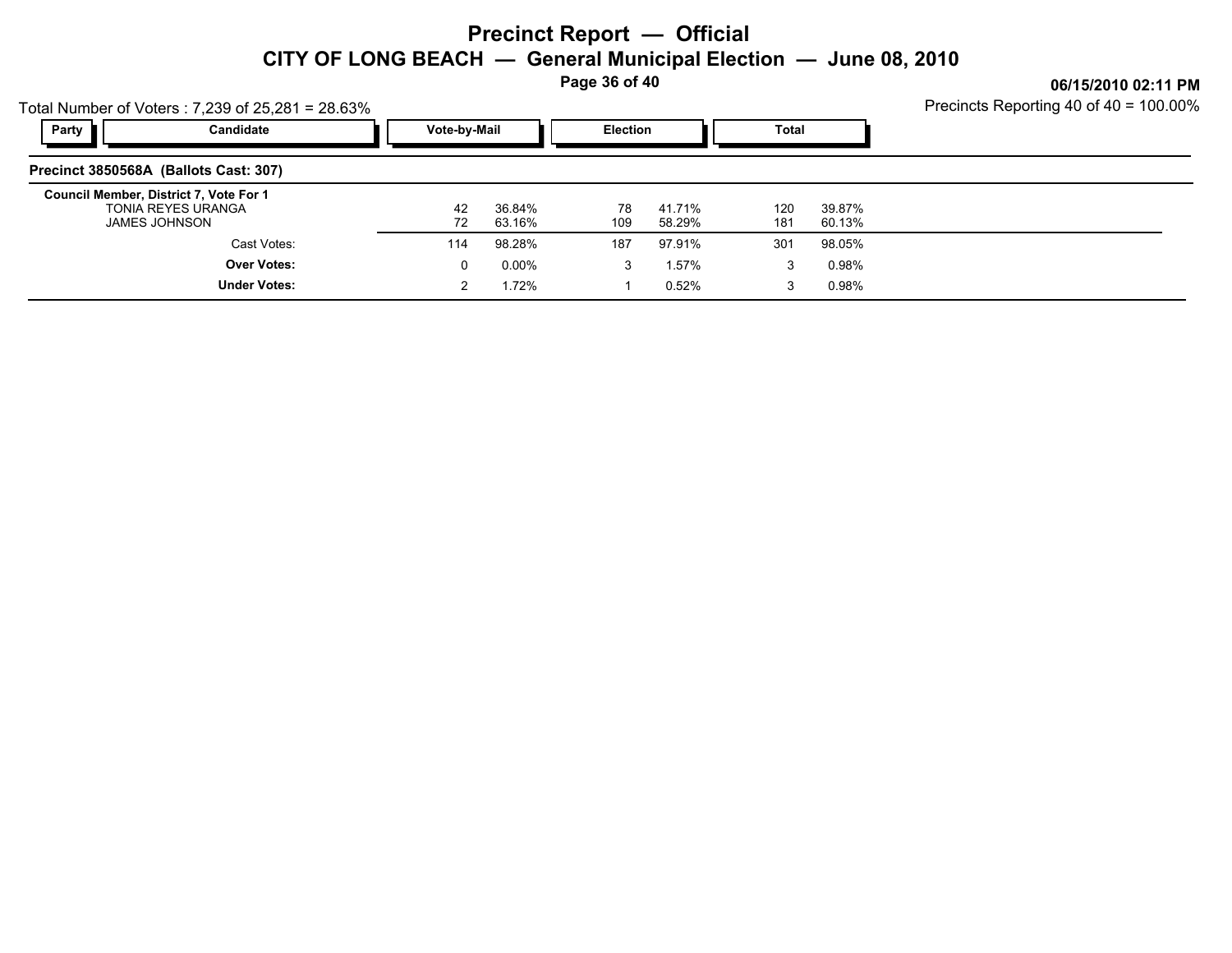**Page 37 of 40**

**06/15/2010 02:11 PM**

| Total Number of Voters: 7,239 of 25,281 = 28.63% |  |
|--------------------------------------------------|--|
|                                                  |  |

| Candidate<br>Party                                                                   | Vote-by-Mail |                  | <b>Election</b> |                  | Total     |                  |  |
|--------------------------------------------------------------------------------------|--------------|------------------|-----------------|------------------|-----------|------------------|--|
| Precinct 3850572A (Ballots Cast: 213)                                                |              |                  |                 |                  |           |                  |  |
| Council Member, District 7, Vote For 1<br>TONIA REYES URANGA<br><b>JAMES JOHNSON</b> | 42<br>53     | 44.21%<br>55.79% | 46<br>67        | 40.71%<br>59.29% | 88<br>120 | 42.31%<br>57.69% |  |
| Cast Votes:                                                                          | 95           | 98.96%           | 113             | 96.58%           | 208       | 97.65%           |  |
| <b>Over Votes:</b>                                                                   | 0            | $0.00\%$         |                 | 0.85%            |           | 0.47%            |  |
| <b>Under Votes:</b>                                                                  |              | 1.04%            | 3               | 2.56%            | 4         | 1.88%            |  |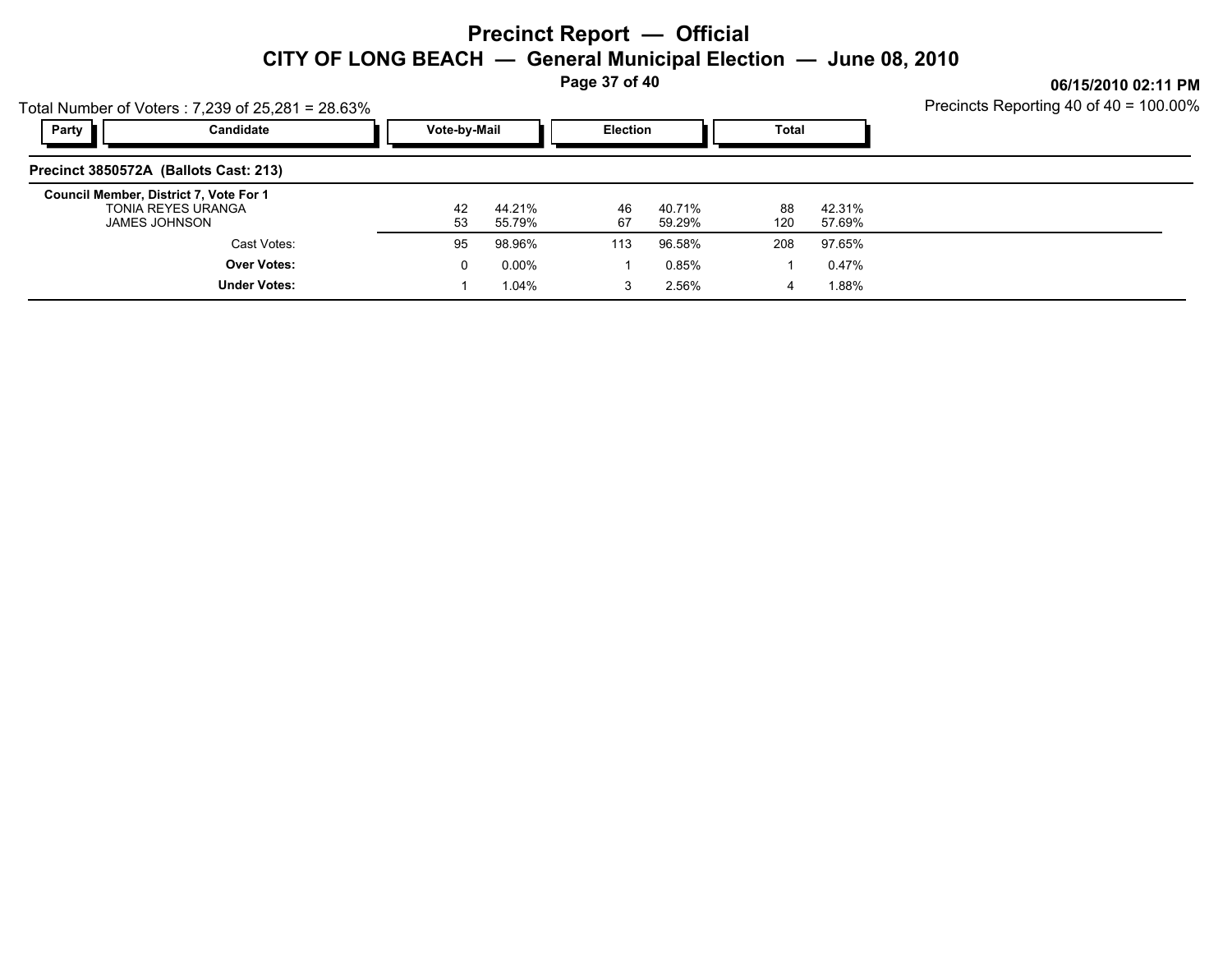**Page 38 of 40**

| Total Number of Voters: 7,239 of 25,281 = 28.63%                              | Precincts Reporting 40 of 40 = 100.00%          |                  |          |                  |             |                  |  |
|-------------------------------------------------------------------------------|-------------------------------------------------|------------------|----------|------------------|-------------|------------------|--|
| Candidate<br>Party                                                            | Vote-by-Mail<br><b>Total</b><br><b>Election</b> |                  |          |                  |             |                  |  |
| Precinct 3850671A (Ballots Cast: 150)                                         |                                                 |                  |          |                  |             |                  |  |
| Council Member, District 7, Vote For 1<br>TONIA REYES URANGA<br>JAMES JOHNSON | 44<br>36                                        | 55.00%<br>45.00% | 48<br>22 | 68.57%<br>31.43% | 92<br>58    | 61.33%<br>38.67% |  |
| Cast Votes:                                                                   | 80                                              | 100.00%          | 70       | 100.00%          | 150         | 100.00%          |  |
| <b>Over Votes:</b>                                                            | 0                                               | $0.00\%$         | 0        | 0.00%            | $\mathbf 0$ | 0.00%            |  |
| <b>Under Votes:</b>                                                           | 0                                               | $0.00\%$         | 0        | 0.00%            | 0           | 0.00%            |  |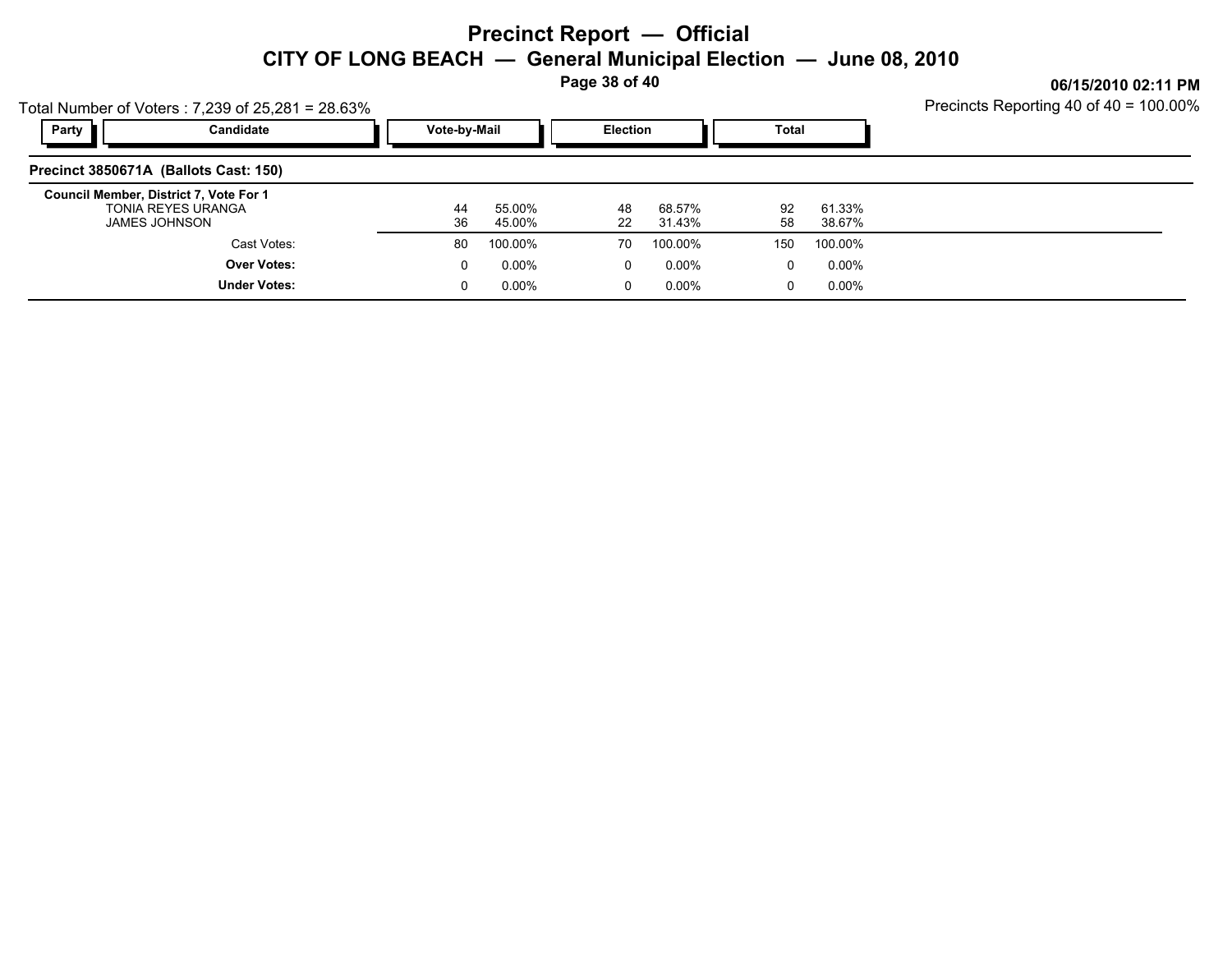**Page 39 of 40**

| Total Number of Voters: 7,239 of 25,281 = 28.63%                              |              |                  |          | UUI IJILU IU UL. II FIII<br>Precincts Reporting 40 of 40 = 100.00% |       |                     |  |
|-------------------------------------------------------------------------------|--------------|------------------|----------|--------------------------------------------------------------------|-------|---------------------|--|
| Party<br>Candidate                                                            | Vote-by-Mail |                  | Election |                                                                    | Total |                     |  |
| Precinct 3850671C (Ballots Cast: 2)                                           |              |                  |          |                                                                    |       |                     |  |
| Council Member, District 7, Vote For 1<br>TONIA REYES URANGA<br>JAMES JOHNSON |              | 0.00%<br>100.00% | 0<br>0   | 0.00%<br>0.00%                                                     |       | 0.00%<br>100.00%    |  |
| Cast Votes:<br><b>Over Votes:</b>                                             | 0            | 100.00%<br>0.00% | 0<br>0   | 0.00%<br>0.00%                                                     | 0     | 100.00%<br>$0.00\%$ |  |
| <b>Under Votes:</b>                                                           | 0            | 0.00%            | 0        | 0.00%                                                              | 0     | $0.00\%$            |  |